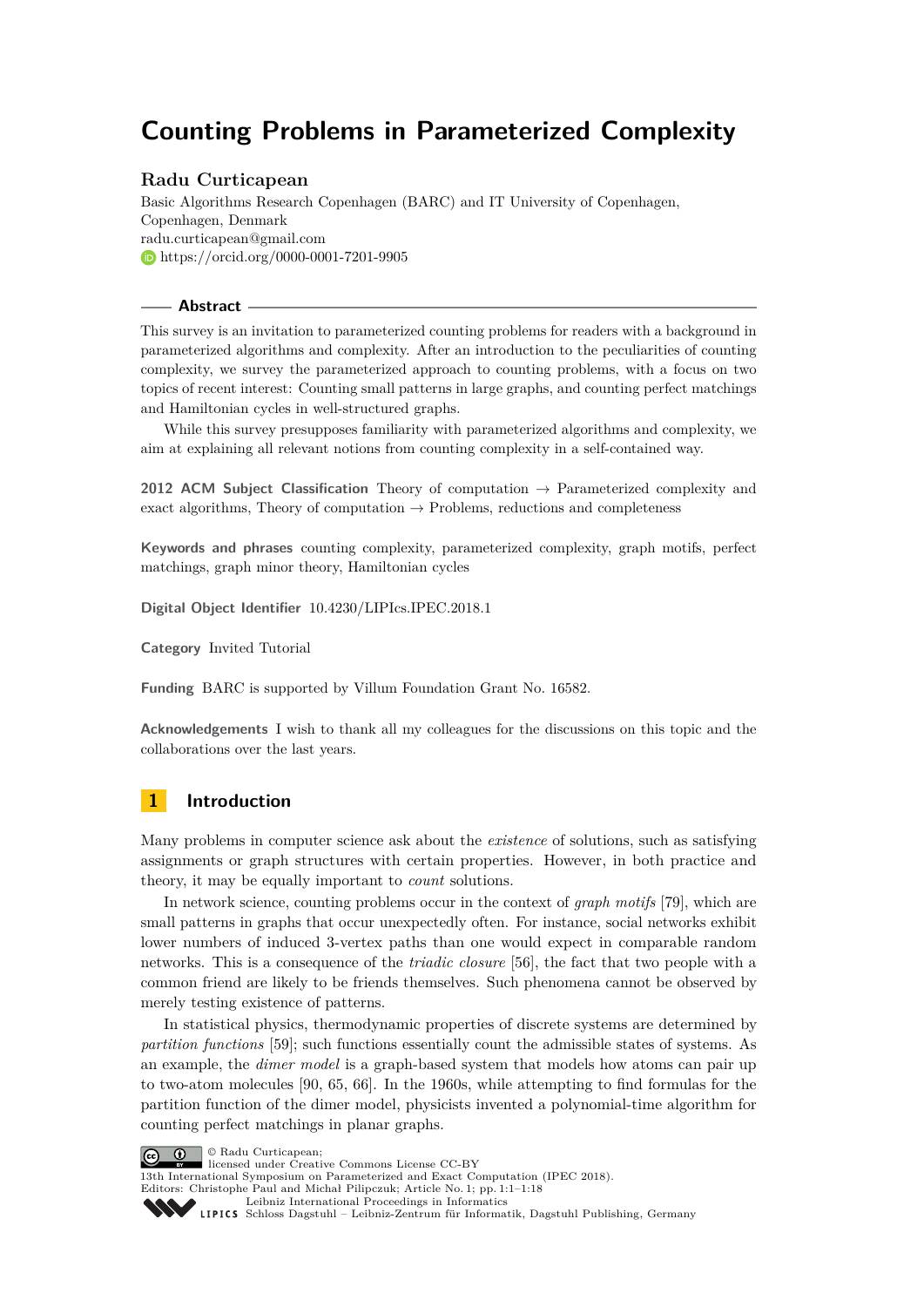# **1:2 Counting Problems in Parameterized Complexity**

Counting can also help for problems that do not explicitly ask about numbers: Some of the best known algorithms for Hamiltonicity or coloring problems rely on intermediate counting problems [\[57,](#page-15-4) [8,](#page-12-0) [7\]](#page-12-1).

# **1.1 Counting complexity**

Most interesting counting problems are not known to admit polynomial-time algorithms. Sometimes, this can be explained through NP-hardness: For instance, counting the satisfying assignments of Boolean formulas is clearly NP-hard, since counting is certainly not easier than deciding existence. Such arguments however do *not* show hardness for counting problems that admit polynomial-time solvable decision versions, such as counting perfect matchings in graphs, even though these problems are presumed to be hard.

This called for a complexity theory that is specific to counting problems—such a theory was provided in 1979 by Valiant [\[93\]](#page-17-1) in a seminal paper that introduced the complexity class  $\#P$ , which captures most natural counting problems. The problems in  $\#P$  are the counting versions of problems in NP: Rather than deciding the existence of a witness on a given input, the task is to count the witnesses. Counting problems are  $\#P$ -hard if they admit polynomial-time Turing reductions from counting satisfying assignments of CNF formulas. As desired, this includes natural counting problems with easy decision versions, such as the problem of counting perfect matchings, as shown in Valiant's paper [\[93\]](#page-17-1). The #P-hardness proof for this problem required the introduction of several new reduction techniques, which we survey in Section [1.3,](#page-2-0) and showed that counting complexity amounts to more than just checking that NP-hardness reductions carry over to the counting setting.

Since the initial  $#P$ -hardness results, the study of counting problems advanced to a rich sub-area of complexity theory. In particular, large territories of counting problems were classified successfully by means of *dichotomy theorems* that sort into polynomial-time solvable and  $\#P$ -hard problems [\[46,](#page-14-0) [16,](#page-12-2) [45,](#page-14-1) [21,](#page-13-0) [19\]](#page-13-1). For instance, a dichotomy theorem for the counting versions of *constraint satisfaction problems* was first shown a decade ago [\[17,](#page-13-2) [47\]](#page-14-2), while the analogous result for the decision version was a long-standing open problem that was resolved only last year [\[18,](#page-13-3) [99\]](#page-17-2). The known dichotomy theorems for counting problems show that most interesting problems are indeed #P-hard, with only few polynomial-time solvable exceptions, such as counting perfect matchings in planar graphs [\[90,](#page-16-1) [65,](#page-15-2) [66\]](#page-15-3), counting spanning trees [\[67\]](#page-15-5), and problems solved by holographic algorithms [\[94,](#page-17-3) [20\]](#page-13-4).

Thus, even more so than for NP-hard decision problems, relaxations were needed to cope with #P-hard counting problems. The most popular such coping technique is *approximate counting*, which allows outputs within a multiplicative error of the actual count [\[38,](#page-14-3) [24,](#page-13-5) [54,](#page-15-6) [55,](#page-15-7) [64\]](#page-15-8). Important #P-hard counting problems admit randomized polynomial-time approximation schemes; these famously include counting perfect matchings in bipartite graphs [\[60\]](#page-15-9). (The same result for *general* graphs remains a major open problem in approximate counting.) Counting problems were also investigated through *parameterized*, *exponential-time*, and *fine-grained* complexity [\[48,](#page-14-4) [77,](#page-16-2) [40\]](#page-14-5). In this survey, we focus on these paradigms.

# **1.2 Parameterized counting complexity**

The multivariate paradigm has proven to be very successful for decision and optimization problems [\[44,](#page-14-6) [49,](#page-14-7) [82,](#page-16-3) [36\]](#page-14-8), and it also enables a deeper understanding of counting problems. One of the first results on parameterized counting actually lies in the three-fold intersection of parameterization, approximation, and counting: Arvind and Raman [\[6\]](#page-12-3) showed in 2002 how to approximately count *H*-subgraph copies in a graph *G* to within a multiplicative error of  $1 \pm \epsilon$  in randomized time  $f(k, \epsilon) \cdot n^{\mathbf{tw}(H)+O(1)}$ . This gives an FPT-algorithm for approximately counting *k*-paths, *k*-cycles, and *k*-matchings.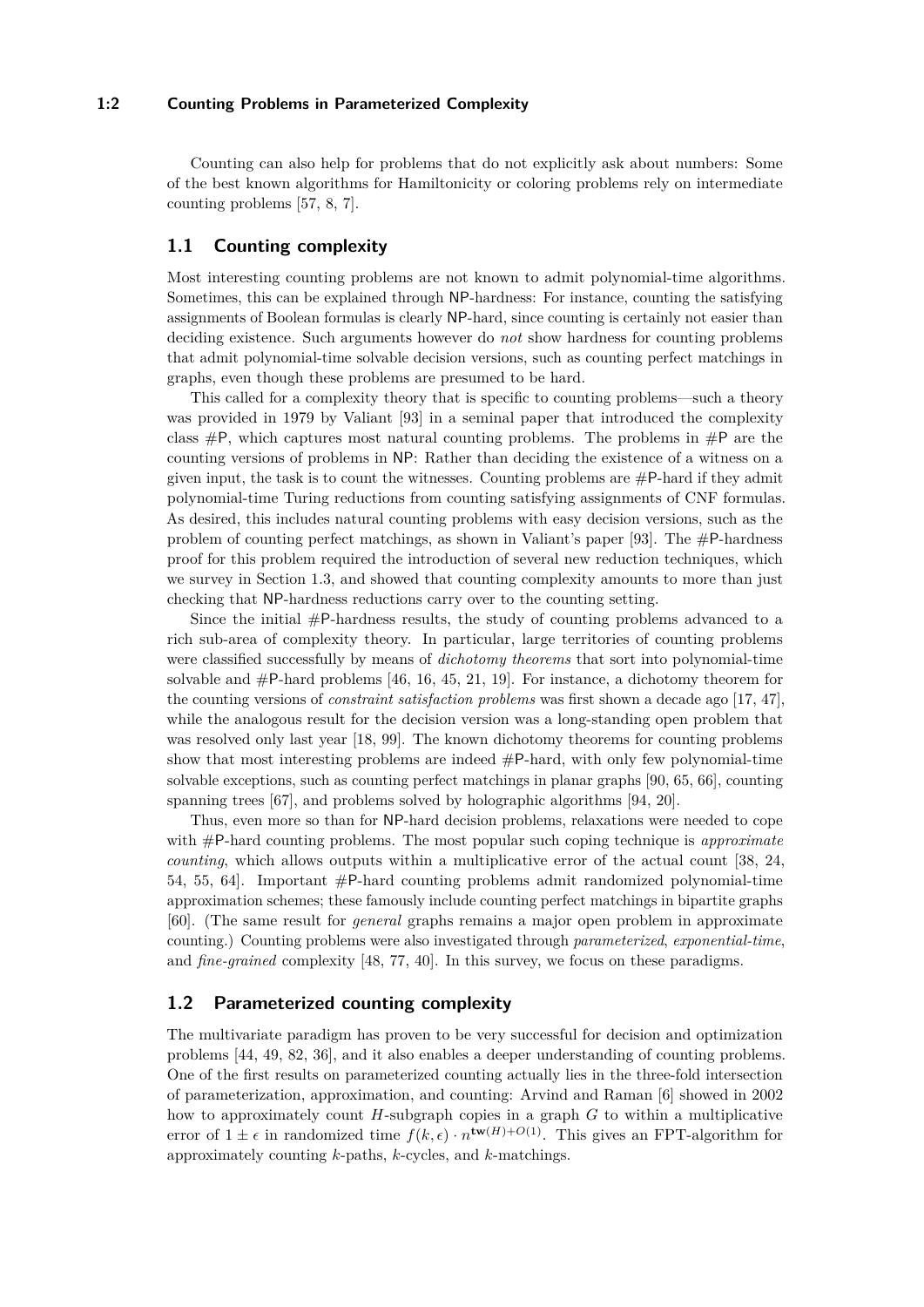However, no FPT-algorithm is known for counting such subgraph patterns *exactly*, creating the need for a parameterized analogue of #P: While the problem of counting *k*-cliques (even approximately) is W[1]-hard through its decision version, we cannot say the same about counting *k*-paths, *k*-cycles, or *k*-matchings, as the decision versions of these problems are FPT [\[4\]](#page-12-4). To deal with such issues, Flum and Grohe [\[48\]](#page-14-4) and independently McCartin [\[77\]](#page-16-2) introduced the class  $\sharp W[1]$ , a natural parameterized version of  $\sharp P$ : In analogy to W[1], the canonical #W[1]-hard problem is that of counting *k*-cliques in a graph, and a problem is #W[1]-hard if it admits a parameterized Turing reduction from counting *k*-cliques.

Apart from introducing the class  $\#\mathsf{W}[1]$ , Flum and Grohe also proved an impressive parameterized reduction from counting *k*-cliques to counting *k*-cycles and *k*-paths, thus proving the  $\#W[1]$ -hardness of these problems and paving the way for a rich complexity theory of parameterized counting problems. Techniques in parameterized counting were later used to classify the complexity of general subgraph counting problems parameterized by pattern size [\[10,](#page-12-5) [27,](#page-13-6) [33,](#page-14-9) [78,](#page-16-4) [63,](#page-15-10) [61,](#page-15-11) [62,](#page-15-12) [15,](#page-12-6) [85,](#page-16-5) [86,](#page-16-6) [31\]](#page-13-7), to obtain FPT-approximation results for  $\#P$ -hard problems [\[62,](#page-15-12) [63,](#page-15-10) [78,](#page-16-4) [1,](#page-12-7) [13\]](#page-12-8), and to investigate classical  $\#P$ -hard problems like counting perfect matchings under structural parameters [\[28,](#page-13-8) [35,](#page-14-10) [32,](#page-13-9) [34\]](#page-14-11).

As for decision and optimization problems, more precise running time bounds for parameterized counting problems can be obtained through the exponential-time hypothesis ETH [\[58\]](#page-15-13). This hypothesis also admits a counting version #ETH, introduced by Dell et al. [\[40\]](#page-14-5), which asserts that counting satisfying assignments to Boolean 3-CNF-formulas requires time  $2^{\Omega(n)}$ . A sparsification lemma [\[40\]](#page-14-5) and counting-specific reduction techniques [\[29\]](#page-13-10) are known for  $\#ETH$ , enabling tight lower bounds for a variety of problems [\[14,](#page-12-9) [29\]](#page-13-10). Note that  $\#ETH$ may be a weaker assumption than ETH.

# <span id="page-2-0"></span>**1.3 Techniques for counting problems**

To gain some intuition for the algorithmic boundary of parameterized counting, let us examine the fates of some techniques for parameterized algorithms as we go from decision to counting:

- To start on a positive note, *dynamic programming* often carries over to counting problems. For instance, in treewidth-based DPs, *join* nodes correspond very roughly to multiplication (more realistically, *convolution* [\[51\]](#page-14-12)) and *forget* nodes correspond roughly to summation over the possible states of the vertex to be forgotten. Most importantly, Courcelle's theorem admits analogous counting versions [\[5,](#page-12-10) [26,](#page-13-11) [74\]](#page-16-7). There also is an FPT-algorithm for counting the models of FOL formulas on structures of locally bounded treewidth [\[52\]](#page-15-14).
- $\blacksquare$  On the other hand, *win-win* approaches like *bidimensionality* [\[42,](#page-14-13) [50\]](#page-14-14) fail for counting problems when the large-treewidth case "wins" via a guaranteed solution: As an example, problems when the large-treewidth case wins via a guaranteed solution: As an example,<br>knowing that *k*-paths exist due to the presence of a  $\sqrt{k} \times \sqrt{k}$  grid minor does a priori not facilitate counting. However, if the large-treewidth case guarantees the *absence* of the solutions sought for, then we only need to address the low-treewidth case: As mentioned above, treewidth-based DPs for decision problems often support the extension to counting.
- *Color coding* [\[4\]](#page-12-4) fails, strictly speaking: While every *k*-set will be colorful under at least one coloring, there is otherwise no guarantee on the number of such colorings. In fact, it is known [\[2\]](#page-12-11) that a perfectly balanced collection of colorings needs size  $\Omega(n^{k/2})$ . There are however approximately balanced collections that enable approximate counting [\[1,](#page-12-7) [3\]](#page-12-12).
- Most *kernelization* techniques preserve only the existence of solutions. However, under  $\rightarrow$ proper definitions of a counting kernel, some techniques like the sunflower kernel for bounded-cardinality *k*-hitting sets do carry over [\[91\]](#page-17-4). In Section [3.1,](#page-9-0) we will also see an application of protrusion replacement [\[12\]](#page-12-13) that works for counting.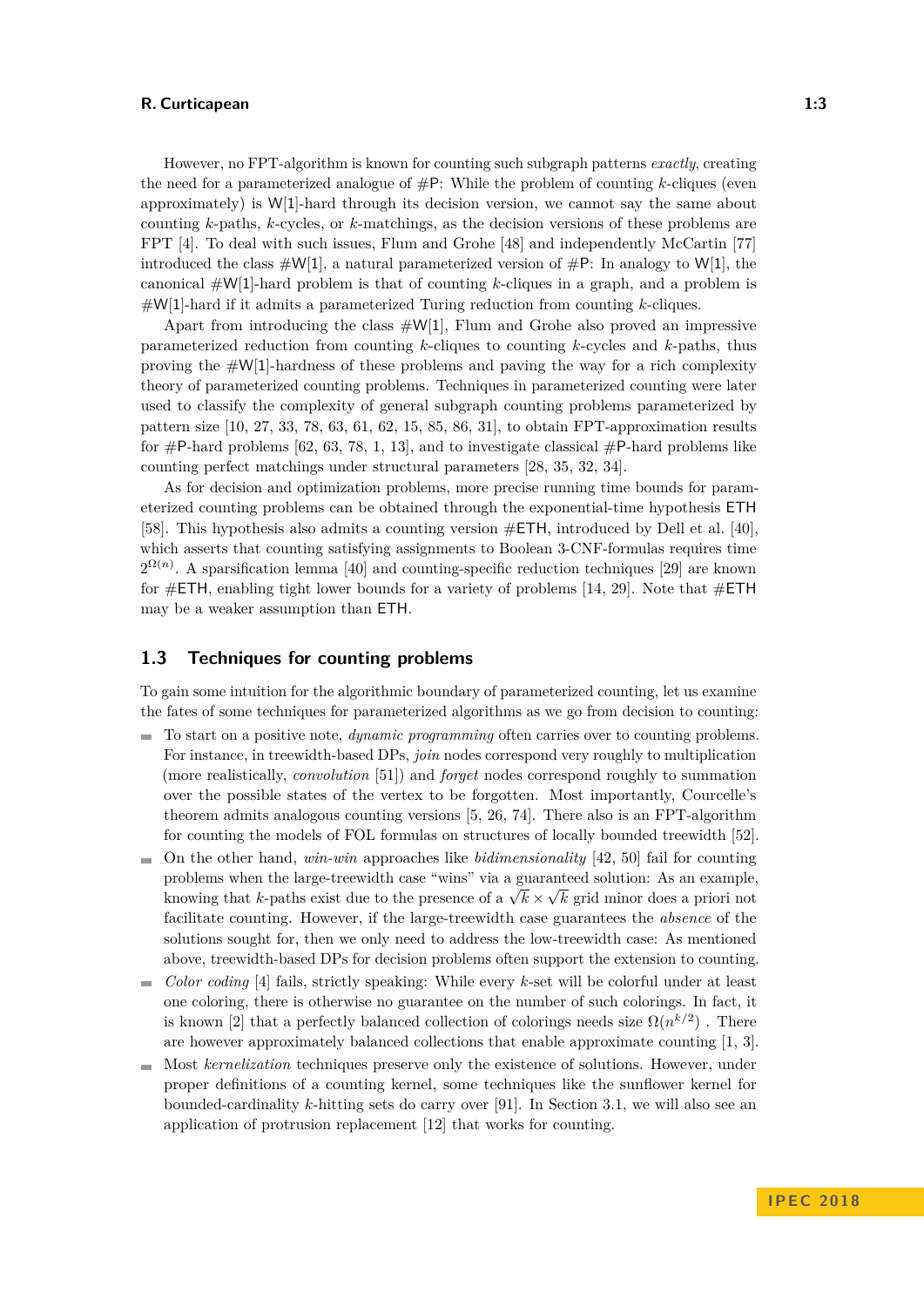#### **1:4 Counting Problems in Parameterized Complexity**

What we lose in algorithmic techniques when going into the counting world, we gain in new reduction techniques for proving hardness. In the following, we survey some reduction techniques for  $\#P$ - and  $\#W[1]$ -hardness that are unavailable for NP- and W[1]-hardness.

#### **Cancellations in gadgets**

Gadgets in NP- or W[1]-hardness proofs typically serve the purpose of testing local states: They can be extended by an internal solution iff their external state is *admissible* in a problem-specific sense. In counting problems with easy decision versions, gadgets with this property may not necessarily exist, as they might imply hardness of the decision version. We must actually use the power of counting: As first done by Valiant [\[93\]](#page-17-1), we can design gadgets that do admit unwanted internal extensions for non-admissible external states, but such that the (weighted) contributions of unwanted internal extensions *cancel out to zero*.

As an example, let us consider a weighted version of counting perfect matchings: Given an edge-weighted graph  $G = (V, E, w)$ , we define

$$
\text{PerfMatch}(G) = \sum_{M} \prod_{e \in M} w(e),
$$

where *M* ranges over the perfect matchings of *G*. The following edge-weighted gadget Γ with special vertices  $X = \{x_1, \ldots, x_4\}$  acts as an "equality gadget" for PerfMatch: For  $S = \emptyset$  and  $S = X$ , we have PerfMatch( $\Gamma - S$ ) = 1, and we also have PerfMatch( $\Gamma - S$ ) = 0 for all other  $S \subseteq X$ . (The gadget is from [\[34\]](#page-14-11) and was found with a computer algebra system.)



Summarizing, if the gadget Γ is used in a larger construction, then *effectively* either all or none of *X* must be matched by edges outside of Γ. Even though Γ does admit internal matchings in some of the other cases, the weighted number of such matchings cancels to zero.

#### **Interpolation**

In the counting world, Turing reductions become very powerful, as the results of oracle queries can be added, multiplied, subtracted—a luxury we do not have with Boolean values. This enables linear algebra on oracle outputs, in particular, *polynomial interpolation* [\[93,](#page-17-1) [92,](#page-17-5) [98,](#page-17-6) [29\]](#page-13-10). As an example of this prevalent technique, we show a classical reduction that computes PerfMatch(*G*) for an *n*-vertex graph *G* with edge-weights  $\pm 1$  when given an oracle for counting perfect matchings in unweighted graphs.

Let *x* be an indeterminate and define a graph  $G_x$  by replacing each edge of weight  $-1$  in *G* by an edge of weight *x*. Then  $p := \text{PerfMatch}(G_x)$  is a polynomial in *x* of degree at most  $\frac{n}{2}$  such that  $p(-1) = \text{PerfMatch}(G)$ . If we knew the  $\frac{n}{2} + 1$  values  $p(0), \ldots, p(\frac{n}{2})$ , we could recover all coefficients of  $p(G)$  via Lagrange interpolation and could thus evaluate  $p(-1)$ . But the evaluation  $p(i)$  for  $0 \leq i \leq \frac{n}{2}$  can be obtained as PerfMatch( $G_i$ ) for the graph  $G_i$  in which each edge of weight *x* is replaced by an edge of weight *i*. Each such edge in turn can be simulated by a bundle of *i* parallel unweighted edges.

Overall, we can recover the value of  $\text{PerfMatch}(G)$  for the  $\pm 1$ -weighted graph *G* by counting perfect matchings in the unweighted graphs  $G_0, \ldots, G_{n/2}$  via oracle calls and performing linear algebra on the oracle results to interpolate the polynomial *p*.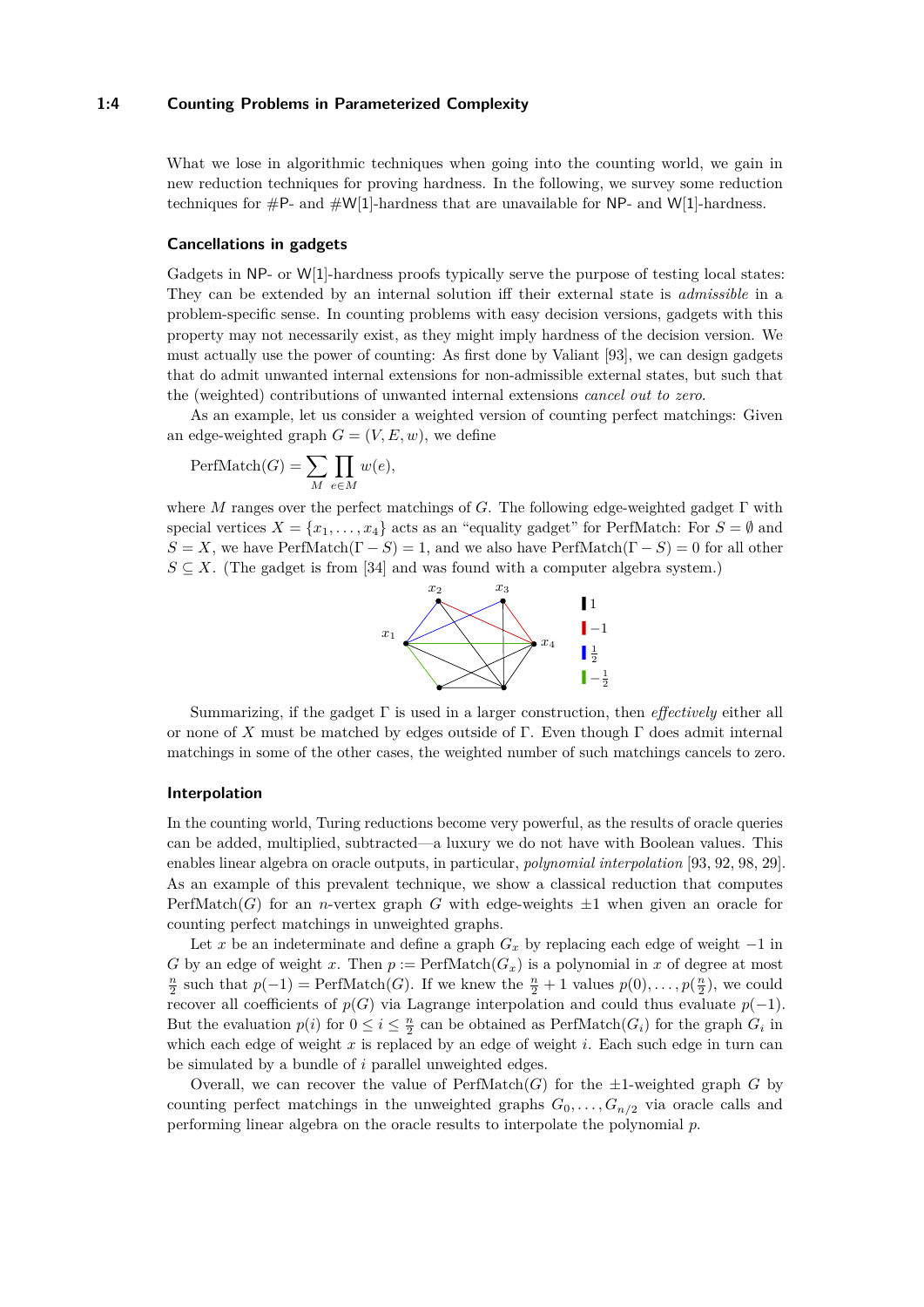#### **Inclusion-exclusion**

Also taking linear combinations of oracle outputs, the inclusion-exclusion principle is a very useful tool for *parameterized* hardness results [\[78,](#page-16-4) [39,](#page-14-15) [25,](#page-13-12) [33\]](#page-14-9). Given a universe  $\Omega$  and "bad" subsets  $A_1, \ldots, A_k \subseteq \Omega$ , inclusion-exclusion allows us to count those elements of  $\Omega$  that avoid all bad subsets, provided that we know the sizes of intersections of bad subsets:

<span id="page-4-0"></span>
$$
\left| \Omega \setminus \bigcup_{i=1}^{k} A_i \right| = \sum_{S \subseteq \{1, \dots, k\}} (-1)^{|S|} |A_S| \tag{1}
$$

with  $A_{\emptyset} := \Omega$  and  $A_S := \bigcap_{i \in S} A_i$  for  $\emptyset \subset S \subseteq [k]$ . We can thus determine the left-hand side with  $2^k$  oracle calls to numbers  $|A_S|$  for  $S \subseteq [k]$ .

We use [\(1\)](#page-4-0) for a parameterized reduction from the colorful subgraph isomorphism problem to the uncolored version [\[78,](#page-16-4) [33\]](#page-14-9). Let *H* and *G* be graphs such that *G* is (not necessarily properly) vertex-colored with colors from  $\{1, \ldots, k\}$  for  $k = |V(H)|$ . A subgraph copy of *H* in *G* is *colorful* if it does not avoid any color. Thus, writing  $\Omega$  for the set of all *H*-copies in *G*, and defining  $A_i$  for  $i \in [k]$  to be the set of *H*-copies that *do avoid* color *i*, we can invoke [\(1\)](#page-4-0) to obtain the number of colorful *H*-copies if we knew the cardinalities  $|A_S|$  for  $S \subseteq [k]$ . But |*AS*| is just the number of *H*-copies avoiding all colors in *S*. These are precisely the *H*-copies in the graph *G<sup>S</sup>* obtained from *G* by removing all vertices with a color among *S* and ignoring colors. The numbers of *H*-copies in *G<sup>S</sup>* can then be obtained by oracle calls to counting uncolored  $H$ -copies, and we only need  $2^k$  such numbers to evaluate [\(1\)](#page-4-0).

Somewhat peculiarly, this reduction goes the opposite way as in the decision problem: In the decision version of subgraph isomorphism, *color-coding* reduces from the uncolored to the colorful setting, while the reverse direction is generally not known. In the counting version however, we have just seen a reduction from the uncolored to the colorful setting. Furthermore, the converse reduction is generally false: Counting *k*-paths is #W[1]-hard [\[48\]](#page-14-4), whereas a simple FPT-algorithm counts colorful *k*-paths. See also an article by Meeks [\[78\]](#page-16-4) for a nice overview of the relationship between colored and uncolored subgraph problems.

# **Organization of this survey**

After this brief introduction, we apply the multivariate perspective on counting to two specific problems: In Section [2,](#page-4-1) we count small patterns in large graphs. Complementary to that, in Section [3,](#page-9-1) we then count large patterns like perfect matchings and Hamiltonian cycles in graphs excluding fixed minors or bounded treewidth.

# <span id="page-4-1"></span>**2 Counting small patterns**

Large networks can often be approached by counting small patterns [\[79,](#page-16-0) [73\]](#page-16-8). This naturally leads to parameterized pattern counting problems: Given as input a pattern graph *H* and a host graph *G*, determine the number of occurrences of *H* in *G*, parameterized by the size of *H*. Such problems have been intensively studied in different communities; we survey some results in Section [2.1](#page-4-2) and present recent developments in Section [2.2.](#page-6-0)

# <span id="page-4-2"></span>**2.1 Results for individual pattern types**

There are different ways of formalizing an *occurrence* of a pattern in a graph, and they can lead to stark differences in complexity. Below are some of the most common notions: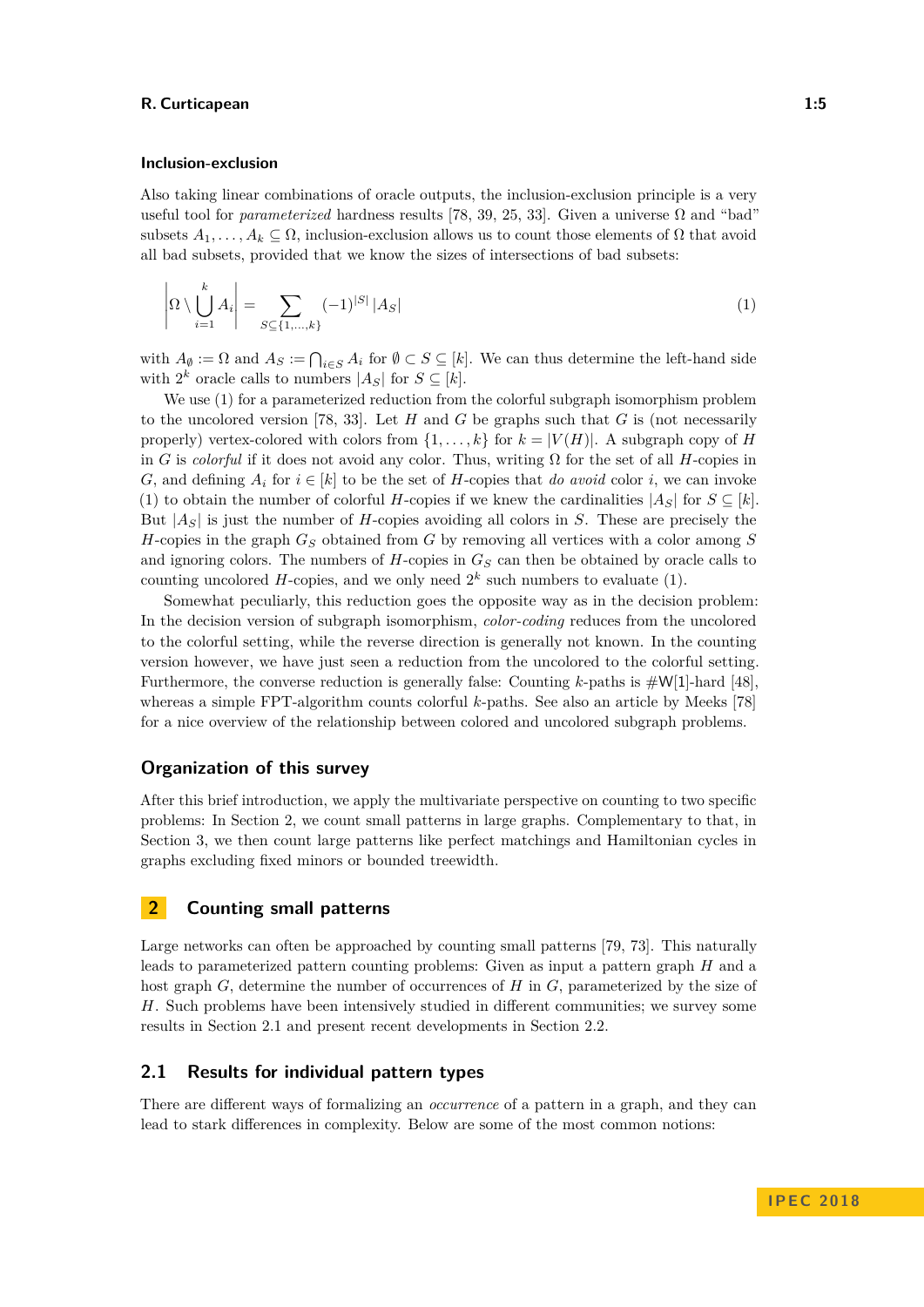## **1:6 Counting Problems in Parameterized Complexity**

- $\blacksquare$  Let us write sub(*H, G*) for the number of (not necessarily induced) *subgraphs* of *G* that are isomorphic to *H*. Closely related is emb(*H, G*), the number of *embeddings* from *H* to *G*: An embedding from *H* to *G* is an injective function  $f: V(H) \to V(G)$  such that  $uv \in E(H)$  implies  $f(u)f(v) \in E(G)$ . We have  $emb(H,G) = \text{aut}(H) \cdot \text{sub}(H,G)$ , where  $aut(H)$  is the number of automorphisms of  $H$ .
- Depending on the application, we may also ask for the number  $ind(H, G)$  of *induced subgraphs* isomorphic to *H*. Extending this, Jerrum and Meeks introduced a more general model [\[62,](#page-15-12) [61\]](#page-15-11): For a fixed property  $\Phi$  of *k*-vertex graphs, we can ask to determine the number  $\text{ind}(\Phi, G)$  of *k*-vertex subsets inducing a subgraph with property  $\Phi$ .
- We could also ask for the number  $hom(H, G)$  of *homomorphisms* from *H* to *G*. These are essentially embeddings that need not be injective, that is, functions  $f: V(H) \to V(G)$ such that  $uv \in E(H)$  implies  $f(u)f(v) \in E(G)$ . Homomorphism counts appear in the setting of database queries [\[22\]](#page-13-13), they are a fundamental notion in the theory of graph limits and graph algebras [\[73\]](#page-16-8), and we will see in Section [2.2](#page-6-0) that they enable a depeer understanding of subgraph and induced subgraph counting problems.

#### **Improved algorithms**

All of the above numbers can be computed in time  $O(f(k) \cdot n^k)$  by brute force; we write  $k = |V(H)|$  and  $n = |V(G)|$  throughout. As even a moderate value of k can be prohibitively large for large host graphs *G*, the possibility of improved algorithms was investigated:

- Fast matrix multiplication solves the above problems in time  $f(k) \cdot n^{\omega k/3 + O(1)}$ , where  $\omega$  < 2.373 is the exponent of matrix multiplication [\[81\]](#page-16-9).
- For computing  $\text{sub}(H, G)$  and thin patterns *H*, an additional improvement to  $f(k)$ .  $n^{0.46k+2\mathbf{pw}(H)+O(1)}$  time is possible, where  $\mathbf{pw}(H)$  denotes the pathwidth of *H* [\[9\]](#page-12-14).
- Again for  $sub(H, G)$ , substantial improvements can be made when *H* has bounded vertex- $\equiv$ cover number **vc**(*H*): As an example, if  $H = K_{1,k}$  is a star with  $k \geq 2$  rays, then  $\text{sub}(H, G) = \sum_{v \in V(G)} {d(v) \choose k}$ , where  $d(v)$  denotes the degree of *v*. This formula can be evaluated in linear time. More generally, if  $H$  has a vertex-cover  $C$ , then we can iterate over all  $n^{|C|}$  maps from *C* into *G* and determine, for each map, the number of ways to extend the image of *C* to a full copy of *H*. This last step can be performed in polynomial time, enabling an overall running time of  $f(k) \cdot n^{\text{vc}(H)+O(1)}$  [\[69,](#page-15-15) [97\]](#page-17-7).
- We will show in Section [2.2](#page-6-0) that  $\text{sub}(H, G)$  can be computed in  $f(k) \cdot n^{0.174\ell + O(1)}$  time when  $H$  has  $\ell$  edges; this is useful for counting matchings, paths, or cycles.

It is natural to ask how far such improvements can be pushed. For fixed graphs *H*, let us write  $\text{sub}(H, \cdot)$ ,  $\text{ind}(H, \cdot)$  and  $\text{hom}(H, \cdot)$  for the graph parameters<sup>[1](#page-5-0)</sup> that map input graphs *G* to the numbers  $sub(H, G)$ ,  $ind(H, G)$  and  $hom(H, G)$ . As it is interesting to quantify running time improvements even for algorithms that are not FPT, we define the *complexity exponent* of graph parameters like  $sub(H, \cdot)$  to be the infimum over all  $C \in \mathbb{R}$  such that  $sub(H, G)$  can be evlauated in time  $O(n^C)$  on input *G* [\[30\]](#page-13-14). Note that the complexity exponent of sub $(H, \cdot)$ ,  $ind(H, \cdot)$  and  $hom(H, \cdot)$  for fixed *H* is always bounded from above by *k*, but it may be well below *k*, say, for  $\text{sub}(H, \cdot)$  where *H* has low vertex-cover number.

<span id="page-5-0"></span><sup>1</sup> A graph parameter *f* is a function from graphs into Q. Please note that *graph parameters* are not (necessarily) *parameters* in the sense of parameterized complexity—it is a bit awkward to talk about the "parameterized complexity of graph parameters", but graph parameters are a well-established notion.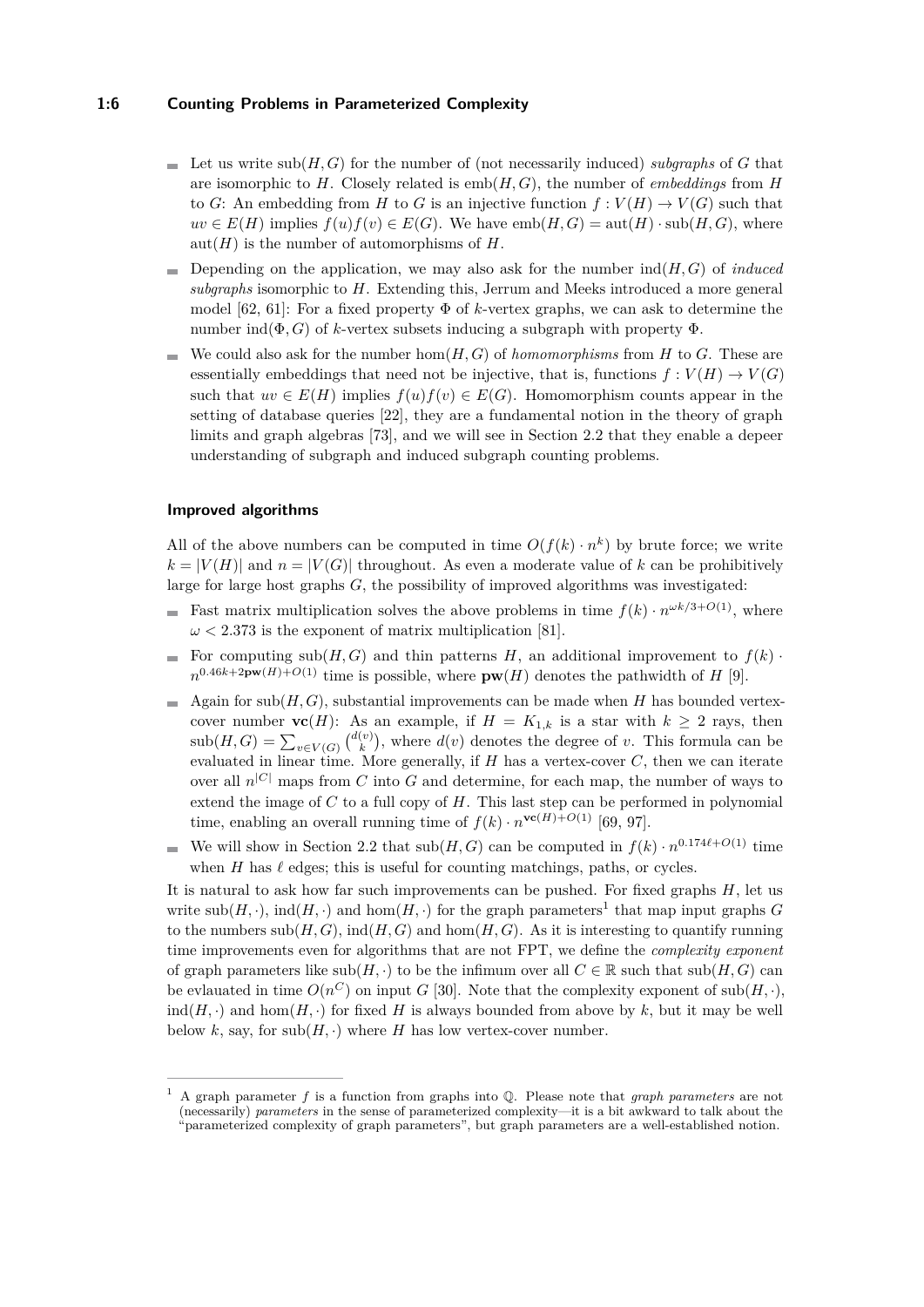#### **Hardness results**

We want to understand the optimal complexity exponents of graph parameters that count small patterns. Parameterized complexity allows us to aggregate graph parameters into *classes* H and prove statements on the asymptotic behaviour of the complexity exponents: Given a graph class  $\mathcal{H}$ , we define the problem  $sub(\mathcal{H}, \cdot)$ , where the task is to compute sub(*H, G*) on input a pattern graph  $H \in \mathcal{H}$  and an arbitrary host graph *G*. An analogous definition gives the problems  $\text{ind}(\mathcal{H}, \cdot)$  and  $\text{hom}(\mathcal{H}, \cdot)$ .

If a problem  $sub(\mathcal{H}, \cdot)$  is FPT or even polynomial-time solvable, then there is a fixed constant *C* that bounds all complexity exponents of  $\text{sub}(H, \cdot)$  for  $H \in \mathcal{H}$ . If  $\text{sub}(\mathcal{H}, \cdot)$  is #W[1]-hard, then we believe that no such constant exists. Furthermore, conditional lower bounds under #ETH enable lower bounds on the asymptotic growth of complexity exponents. Indeed, such lower bounds are known for counting subgraphs, induced subgraphs, and homomorphisms for restricted pattern classes  $H$  that are recursively enumerable.

- If H is finite, then  $ind(\mathcal{H}, \cdot)$  is polynomial-time solvable, otherwise it is  $\#W[1]$ -hard [\[25\]](#page-13-12). Furthermore, if H is infinite, then there is no  $f(k) \cdot n^{o(k)}$  time algorithm for  $\text{ind}(\mathcal{H}, \cdot)$ unless ETH fails. Note that this result holds for *every* fixed recursively enumerable class  $H$ ; it shows that no pattern structure whatsoever can be exploited for counting induced subgraphs. Jerrum and Meeks generalized this result and proved that counting *k*-vertex subgraphs with fixed properties  $\Phi$  is  $\sharp W[1]$ -hard for certain well-behaved properties  $\Phi$ like connectedness or having even/odd number of edges [\[61,](#page-15-11) [62,](#page-15-12) [63\]](#page-15-10).
- $\blacksquare$  For counting not necessarily induced subgraphs, we have seen above that pattern structure *can* be exploited: If the maximum vertex-cover number of graphs in  $H$  is finite, then  $sub(\mathcal{H},\cdot)$  is polynomial-time solvable. Otherwise the problem is known to be  $\#\mathsf{W}[1]$ -hard [\[33\]](#page-14-9). We will see in the next section that an  $f(k) \cdot n^{o(\mathbf{vc}(H)/\log \mathbf{vc}(H))}$  time algorithm would refute  $\#\textsf{ETH}$ , even for patterns from fixed classes  $\mathcal{H}$ .
- $\blacksquare$  For counting homomorphisms, we may even allow bounded-treewidth patterns: If the treewidth of H is finite, then  $hom(H, \cdot)$  is polynomial-time solvable; otherwise the problem is #W[1]-hard [\[39\]](#page-14-15). As a consequence of Marx's cornerstone "Can you beat treewidth" paper,  $\#$ **ETH** rules out an  $f(k) \cdot n^{o(\textbf{tw}(H)/\log \textbf{tw}(H))}$  time algorithm [\[76\]](#page-16-10).

# <span id="page-6-0"></span>**2.2 Graph motif parameters**

Despite the similar appearance of the problems  $ind(\mathcal{H}, \cdot)$ ,  $sub(\mathcal{H}, \cdot)$ , and  $hom(\mathcal{H}, \cdot)$ , their dichotomy theorems were each proven about five years apart, by different people, using somewhat different techniques. Recently, it was shown that these problems *can* be studied in a uniform way: From the perspective of parameterized complexity, these problems become *the same problem* when "extended linearly".

More formally, graph parameters like  $sub(H, \cdot)$  or  $ind(H, \cdot)$  for fixed *H* are special cases of so-called *graph motif parameters*, a notion introduced in [\[30\]](#page-13-14) that adapts early works by Lovász [\[71,](#page-15-16) [73\]](#page-16-8) to study counting small patterns from a parameterized perspective. Apart from  $\text{sub}(H, \cdot)$  and  $\text{ind}(H, \cdot)$ , graph motif parameters include the graph parameters  $\text{ind}(\Phi, \cdot)$ that count induced *k*-vertex subgraphs with a fixed property Φ, and generally, every graph parameter that depends only on the numbers of constant-sized subgraphs.

<span id="page-6-1"></span>**Definition 1.** A *graph motif parameter* is any graph parameter  $f$  that can be written as

<span id="page-6-2"></span>
$$
f(\cdot) = \sum_{F \in \mathcal{F}} \alpha_F \cdot \text{ind}(F, \cdot) \tag{2}
$$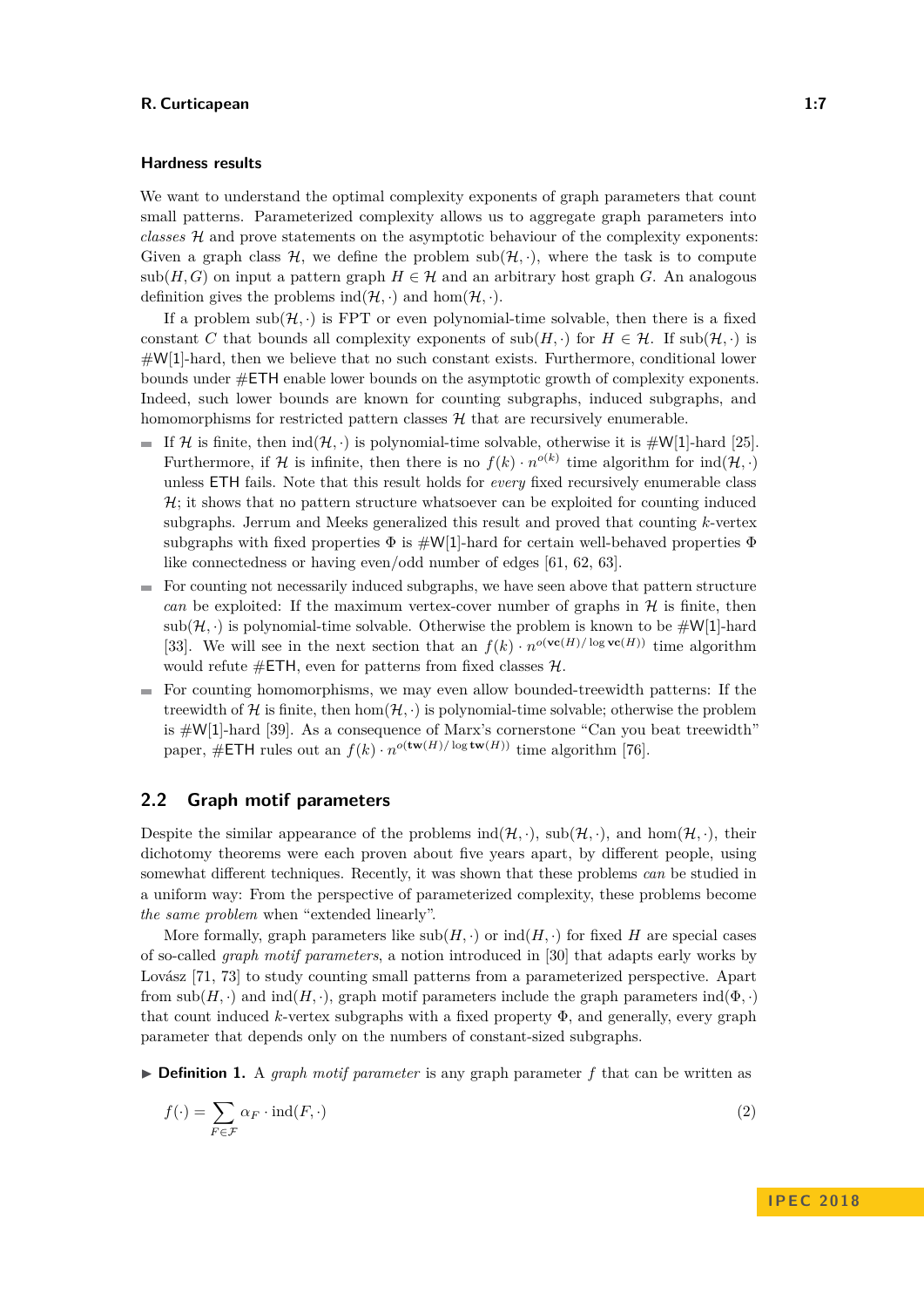#### **1:8 Counting Problems in Parameterized Complexity**

for a finite set of graphs F and coefficients  $\alpha_F$  for  $F \in \mathcal{F}$ . In other words, f is a (point-wise) linear combination of a finite set of functions  $\text{ind}(F, \cdot)$  for fixed patterns *F*. Recall that the function  $\text{ind}(F, \cdot)$  takes as input a graph *G* and outputs  $\text{ind}(F, G)$ .

The graph motif parameter evaluation problem asks to evaluate  $f(G)$  when given as input a graph *G* and a representation of *f* via  $\mathcal{F} = \{F_1, \ldots, F_t\}$  and coefficients  $\alpha_1, \ldots, \alpha_t$ . We parameterize the problem by the description length of *f*.

Note that the functions  $\text{ind}(H, \cdot)$  for fixed *H* are graph motif parameters themselves, but using linear combinations of such functions allows us to express much more counting functions as graph motif parameters. As an example, for any *H*, we have

<span id="page-7-0"></span>
$$
sub(H, \cdot) = \sum_{F \text{ extends } H} \beta_F \cdot ind(F, \cdot), \tag{3}
$$

where an unlabeled graph  $F$  extends  $H$  if  $F$  is a supergraph of  $H$  on  $|V(H)|$  vertices, and the coefficient  $\beta_F$  equals sub(*F, H*). Since only finitely many graphs *F* occur in [\(3\)](#page-7-0), the graph parameter  $\text{sub}(H, \cdot)$  for fixed *H* is a graph motif parameter. Moreover, the graphs and coefficients can be computed in time depending only on *H*. It follows that the problem of computing  $\text{sub}(H, G)$  on input *H* and *G*, parameterized by *H*, admits a parameterized reduction to the graph motif evaluation problem.

Interestingly, [\(3\)](#page-7-0) admits a converse form that expresses the number of induced subgraphs ind $(H, \cdot)$  as a finite linear combination of subgraph counts  $\text{sub}(F, \cdot)$ , see [\[73,](#page-16-8) (5.17)]. Thus, subgraph counts are finite linear combinations of induced subgraph counts, *and vice versa*. We could thus replace ind with sub in Definition [1](#page-6-1) and still end up defining the same objects: Any graph motif parameter  $f = \sum_{F \in \mathcal{F}} \alpha_F \cdot \text{ind}(F, \cdot)$  can also be written as

<span id="page-7-1"></span>
$$
f(\cdot) = \sum_{F \in \mathcal{F}'} \beta_F \cdot \text{sub}(F, \cdot). \tag{4}
$$

for a finite set of graphs  $\mathcal{F}'$  and coefficients  $\beta_F$  for  $F \in \mathcal{F}'$  that can be computed from  $\mathcal F$  and the coefficients  $\alpha_F$  for  $F \in \mathcal{F}$ . We call [\(4\)](#page-7-1) the *sub-expansion* of f and [\(2\)](#page-6-2) its *ind-expansion*.<sup>[2](#page-7-2)</sup>

### **Homomorphism counts count**

There are actually many equivalent ways of expanding graph motif parameters into finite linear combinations of basis functions, with explicit formulas for changing bases between such expansions [\[73,](#page-16-8) Chapter 5.2]. As it turns out, such basis changes enable a much better understanding of the *complexity* of graph motif parameters. In particular, expanding graph motif parameters into linear combinations of the previously neglected *homomorphism* counts will prove to be extremely useful for algorithmic purposes.

Let us have a more detailed look at the relation between embeddings<sup>[3](#page-7-3)</sup> and homomorphisms: We can easily express the number of homomorphisms  $hom(H, \cdot)$  as a finite linear combination of embeddings  $emb(F, \cdot)$ . A graph *F* is a *quotient* of *H* if *F* can be obtained from *H* by repeated identifications of vertex pairs. These identifications can be performed all at once: If  $\pi$  is a partition of  $V(H)$ , then the quotient  $H/\pi$  is obtained from *H* by identifying, for each

<span id="page-7-2"></span><sup>2</sup> We could have chosen to call the parameterized counting problem from Definition [1](#page-6-1) the "evaluation problem for graph motif parameters in the ind-expansion" and could have defined an analogous version for the sub-expansion, but the fact that the sub-expansion and the ind-expansion can be transformed into each other algorithmically implies that these problems are FPT-interreducible.

<span id="page-7-3"></span><sup>&</sup>lt;sup>3</sup> Recall that an embedding is an injective homomorphism, and that  $emb(H, \cdot) = aut(H) \cdot sub(H, \cdot)$ .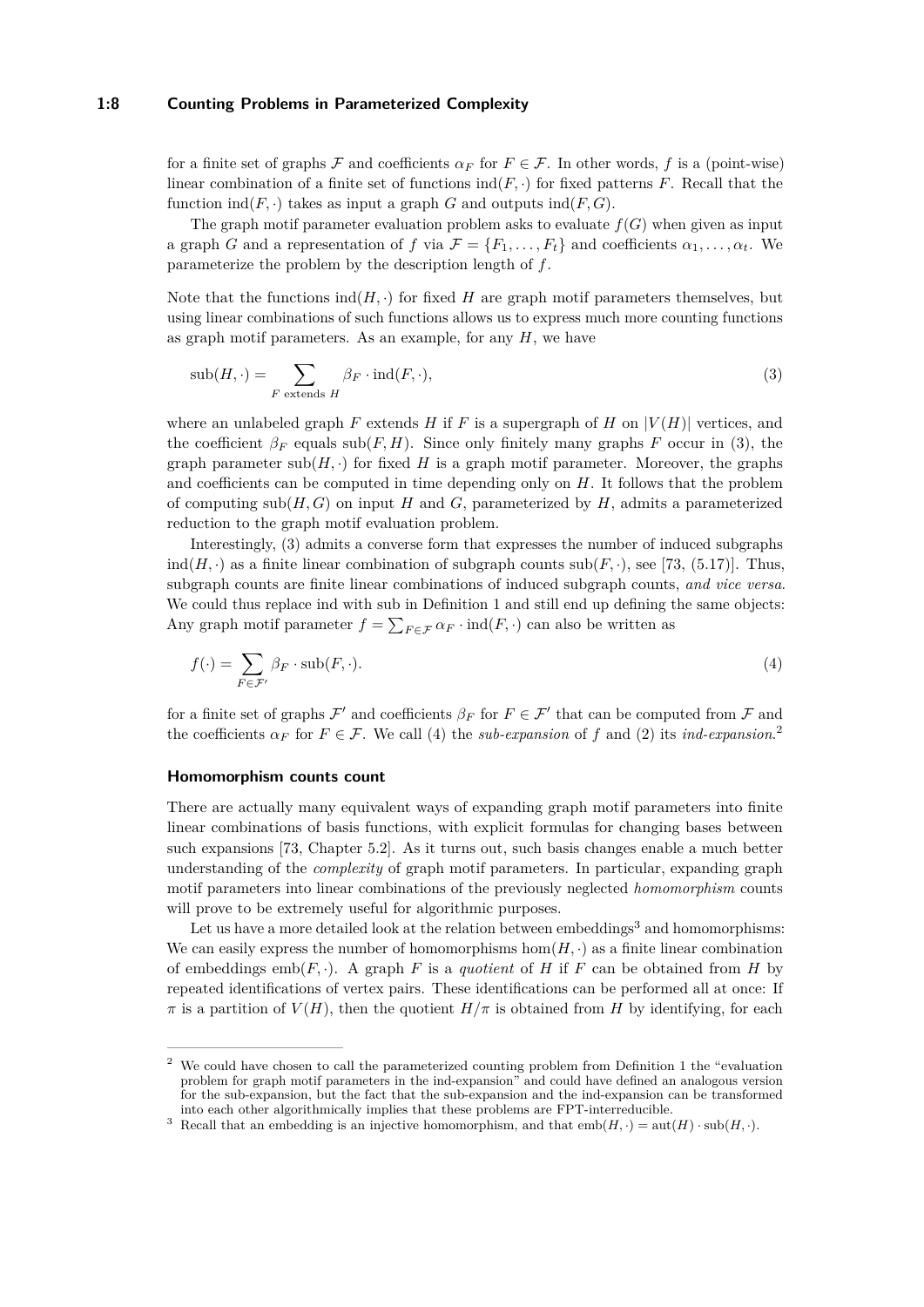<span id="page-8-0"></span>
$$
hom(H, \cdot) = \sum_{\pi} emb(H/\pi, \cdot), \tag{5}
$$

where  $\pi$  ranges over all partitions of  $V(H)$ . Different partitions can yield isomorphic quotients, and after collecting for isomorphic copies in  $(5)$  and rewriting emb = aut  $\cdot$  sub, we obtain a formula for the sub-expansion of  $hom(H, \cdot)$ .

<span id="page-8-2"></span>More interestingly, as shown in [\[73,](#page-16-8)  $(5.18)$ ], the formula  $(5)$  can be inverted<sup>[4](#page-8-1)</sup> to read

$$
emb(H, \cdot) = \sum_{\pi} \underbrace{(-1)^{k-|\pi|} \prod_{B \in \pi} (|B| - 1)!}_{=:\mu(\pi)} \cdot hom(H/\pi, \cdot),
$$
\n<sup>(6)</sup>

where we write  $|\pi|$  for the number of blocks in  $\pi$ . The precise form of [\(6\)](#page-8-2) and  $\mu(\pi)$  will become important later on, but for now let us just use it to conclude that every graph motif parameter *f* can be expressed as a linear combination of homomorphism counts

<span id="page-8-3"></span>
$$
f(\cdot) = \sum_{F \in \mathcal{F}''} \gamma_F \cdot \hom(F, \cdot) \tag{7}
$$

for a finite set of graphs  $\mathcal{F}''$  and coefficients  $\gamma_F$  for  $F \in \mathcal{F}''$ . We call [\(7\)](#page-8-3) the *hom-expansion* of *f*. This works because every graph motif parameter has a sub-expansion via [\(4\)](#page-7-1), and because subgraph counts are rescaled embedding counts, which in turn are linear combinations of homomorphism counts by [\(6\)](#page-8-2).

#### **Complexity monotonicity of the hom-expansion**

Lovász showed that homomorphism counts enjoy a wealth of mathematical properties that make them more well-behaved than subgraph or induced subgraph counts [\[73\]](#page-16-8), and some of these properties translate almost directly into complexity-theoretic properties. Most importantly for us, the hom-expansion of graph motif parameters enjoys a monotonicity property with respect to complexity exponents: Any linear combination of homomorphism counts, as in [\(7\)](#page-8-3), is unconditionally at least as hard to evaluate as its hardest terms.

<span id="page-8-4"></span>▶ **Theorem 2** ([\[30,](#page-13-14) [22\]](#page-13-13)). Let *f* be a graph motif parameter with  $f = \sum_{F \in \mathcal{F}} \alpha_F \cdot \hom(F, \cdot)$ *for a finite set of pairwise non-isomorphic graphs*  $\mathcal F$  *with*  $\alpha_F \neq 0$  *for all*  $F \in \mathcal F$ *. Then the complexity exponent of f is exactly the maximum over all complexity exponents of the functions* hom $(F, \cdot)$  *for*  $F \in \mathcal{F}$ *.* 

 $\triangleright$  Remark. A result similar to Theorem [2](#page-8-4) cannot be obtained for the sub-expansion or the ind-expansion. In these cases, we can "hide" cliques in easy linear combinations: For any  $k \in \mathbb{N}$ , summing over the induced subgraph counts from all *k*-vertex graphs *H* gives  $\sum_{H}$  ind(*H*, *G*) = (<sup>|V</sup><sub>k</sub><sup>(*G*)</sup>), which can be evaluated in linear time for any graph *G*, even though the left-hand side contains a *k*-clique. Theorem [2](#page-8-4) rules this out for homomorphisms. Via Theorem [2,](#page-8-4) we obtain a good grip on the complexity of a graph motif parameter *f* if we manage to understand (i) what patterns  $F$  occur in the hom-expansion of  $f$ , and (ii) how hard counting homomorphisms hom $(F, \cdot)$  is for these patterns. For the first item, we can use enumerative combinatorics to obtain formulas like [\(6\)](#page-8-2). For the second item, we can use the known lower bounds under ETH for cliques [\[23\]](#page-13-15) or patterns of large treewidth [\[76\]](#page-16-10).

<span id="page-8-1"></span><sup>4</sup> This is done via Möbius inversion on the partition lattice, a generalization of the inclusion-exclusion principle, which can be viewed as Möbius inversion on the subset lattice [\[88\]](#page-16-11).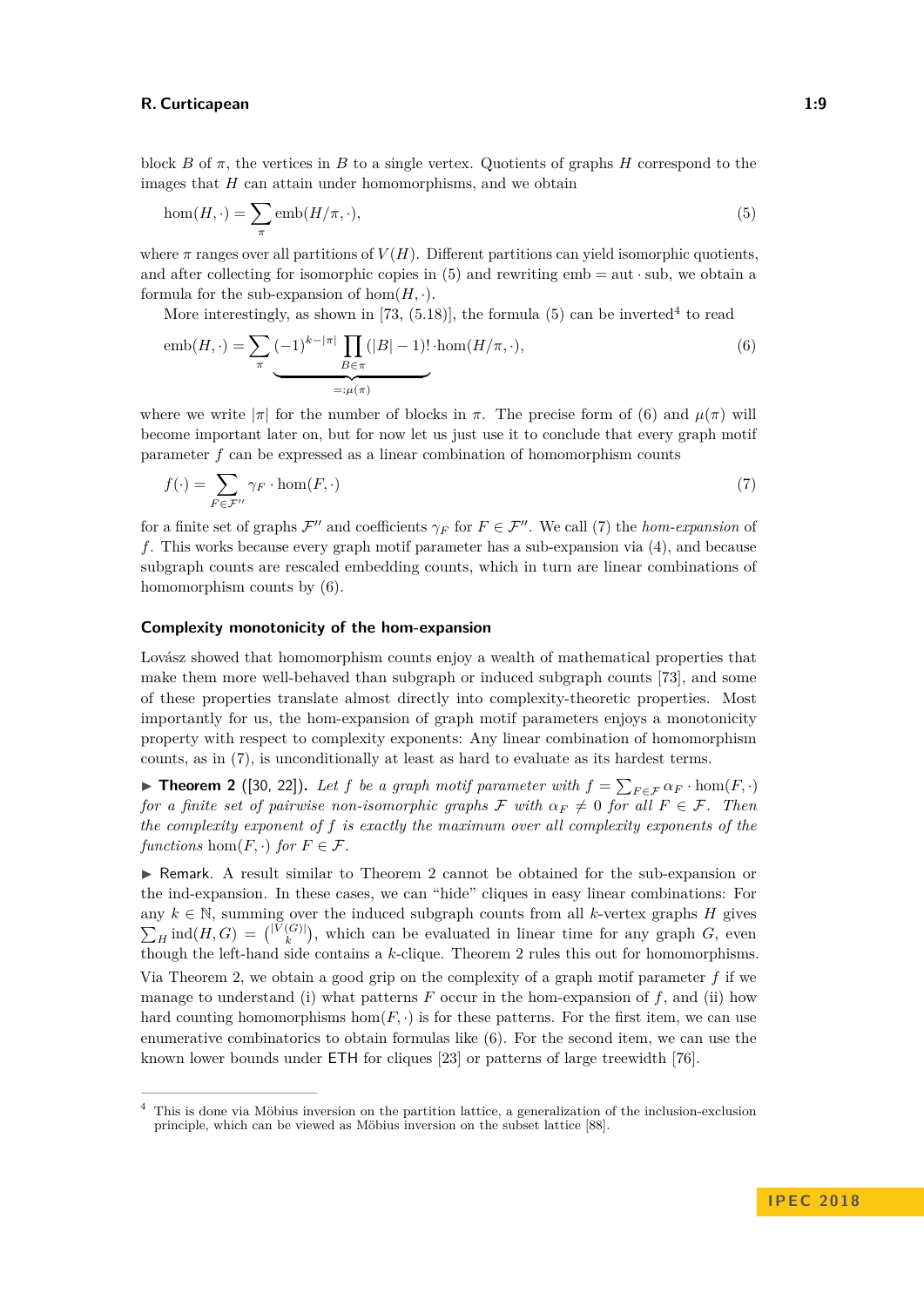# **1:10 Counting Problems in Parameterized Complexity**

#### **Understanding subgraph counting via homomorphisms**

In the following, we use the two-step approach to give upper and lower bounds on the complexity of counting subgraphs  $sub(H, \cdot)$  for fixed *H*. Let us start with an upper bound.

 $\blacktriangleright$  **Theorem 3** ([\[30\]](#page-13-14)). *On input H and G, the number* sub(*H, G*) *can be determined in time*  $k^{O(k)} \cdot n^{0.174\ell + O(1)}$  *with*  $\ell = |E(H)|$ *.* 

**Proof.** Consider the formula [\(6\)](#page-8-2) for transforming embedding counts into homomorphism counts. The right-hand side sums over all partitions  $\pi$  of  $V(H)$ , of which there are at most  $k^{O(k)}$ , and requires homomorphism numbers from quotients  $H/\pi$  into *G*. Any quotient  $H/\pi$  has at most  $\ell$  edges, and the treewidth of  $\ell$ -edge graphs *F* is known to be at most  $\mathbf{tw}(F) \leq 0.174\ell + o(\ell)$  [\[87\]](#page-16-12). By a standard DP approach, we can determine hom $(H/\pi, G)$  in time  $2^{O(k)} \cdot n^{0.174\ell + O(1)}$  for every fixed  $\pi$ , and the overall running time bound follows.

It is not much harder to prove hardness results for subgraph counting via Theorem [2:](#page-8-4)

 $\triangleright$  **Theorem 4.** For any fixed recursively enumerable class H, the problem sub(H, ·) cannot *be solved in time*  $f(k) \cdot n^{o(\textbf{vc}(H)) \log \textbf{vc}(H))}$  *for patterns*  $H \in \mathcal{H}$  *unless* ETH *fails.* 

**Proof.** Consider  $\text{sub}(H, \cdot)$  for  $H \in \mathcal{H}$ . If *H* has vertex-cover number  $b \in \mathbb{N}$ , then *H* contains a matching *M* with  $t = b/2$  edges. We show that for every *t*-edge graph *S*, the hom-expansion of sub(*H,* ·) contains a supergraph of *S* with non-zero coefficient. In particular, this holds for bounded-degree expanders *S* of treewidth  $\Omega(t)$ . Supergraphs have only larger treewidth.

Every *t*-edge graph *S* is some quotient of the *t*-matching *M* in *H*. It follows that some supergraph of *S* is a quotient of *H*. Using [\(6\)](#page-8-2), we can see that every quotient  $H/\pi$ appears with non-zero coefficient in the hom-expansion of  $\text{sub}(H, \cdot)$  even after collecting for isomorphic graphs: While different partitions  $\pi, \pi'$  may lead to isomorphic quotients, this requires  $|\pi| = |\pi'|$ . But since the sign of  $\mu(\pi)$  in [\(6\)](#page-8-2) depends only on  $|\pi|$ , the contributions of  $\pi$  and  $\pi'$  cannot cancel.

The hom-expansion of graph motif parameters is a fascinating object of study on its own that connects various mathematical areas: After the results for subgraph counting, Theorem [2](#page-8-4) was used by Roth [\[85\]](#page-16-5) to classify the complexity of counting homomorphism variants such as locally injective homomorphisms. This was obtained by finding large-treewidth patterns in the relevant hom-expansions through matroid theory. Very recently, an almost exhaustive  $\#\mathsf{W}[1]$ hardness proof for counting induced *k*-vertex subgraphs with a fixed monotone property Φ was given by Roth and Schmitt [\[86\]](#page-16-6) by using topological properties of abstract simplicial complexes. In unpublished work by the author, connections to finite model theory and chromatic polynomials were also uncovered.

# <span id="page-9-1"></span>**3 Counting large patterns in "simple" graphs**

In this last and shorter part of the survey, we count large objects in graphs of simple structure: In Section [3.1,](#page-9-0) we attempt to count perfect matchings in graphs that exclude fixed minors, and in Section [3.2,](#page-11-0) we count Hamiltonian cycles in graphs of bounded pathwidth.

# <span id="page-9-0"></span>**3.1 Counting perfect matchings in minor-free graphs**

Counting perfect matchings was the first problem shown to be #P-hard for interesting reasons, and it admits a beautiful polynomial-time algorithm on planar graphs, the *Fisher-Kasteleyn-Temperley (FKT) method* [\[90,](#page-16-1) [65,](#page-15-2) [66\]](#page-15-3), which we already mentioned earlier. Other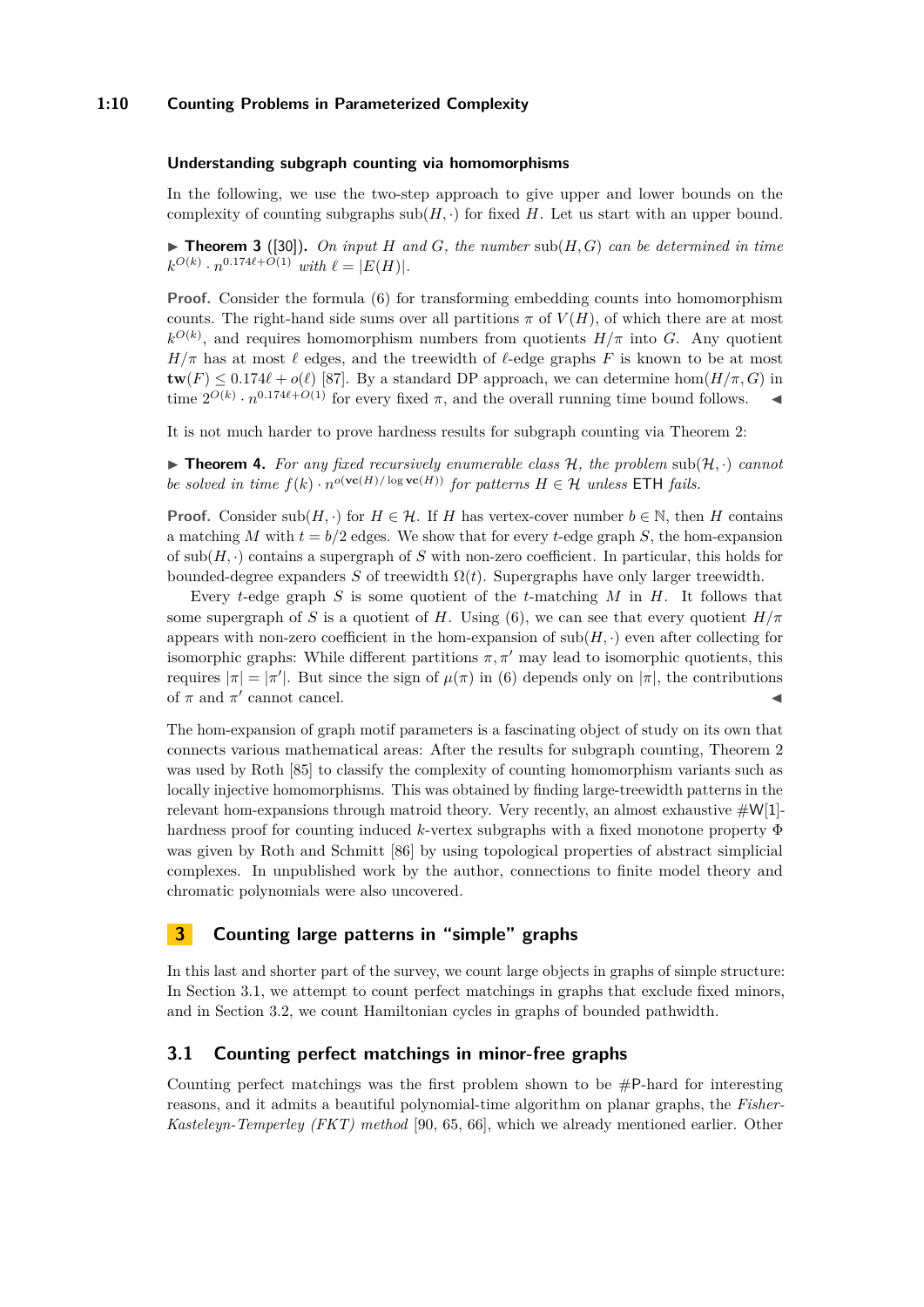than planar graphs, there are further tractable graph classes  $\mathcal{C}$ : For instance, while planar graphs exclude both  $K_{3,3}$  and  $K_5$  as minors, it was shown that excluding *either* of these two minors is sufficient [\[70,](#page-15-17) [96,](#page-17-8) [89\]](#page-16-13). The FKT method was also extended to an FPT-algorithm with running time  $4\gamma n^{O(1)}$  for graphs that are embedded on a surface of genus  $\gamma$  [\[53\]](#page-15-18); together with an FPT-algorithm for finding such embeddings [\[80\]](#page-16-14), this shows that counting perfect matchings is FPT when parameterized by genus. Furthermore, dynamic programming with subset convolution yields an  $O(2^{tw(G)}n)$  time algorithm when *G* is given with an optimal tree-decomposition [\[95\]](#page-17-9). It is also possible to count perfect matchings in time  $O(n^{\mathbf{cw}(G)+1})$ on graphs of cliquewidth  $\mathbf{cw}(G)$  given with an optimal parse-tree, but unlike the previous results, this holds only for unweighted graphs [\[75\]](#page-16-15).

The above list shows that, apart from cliquewidth, all tractability results for counting perfect matchings address graphs that exclude some fixed minor. In fact, the algorithms for  $K_{3,3}$ -free and  $K_5$ -free graphs make use of classical precursors to Robertson and Seymour's graph structure theorem for *H*-minor free graphs [\[84\]](#page-16-16): By Wagner's theorem [\[43\]](#page-14-16), the  $K_{3,3}$ free and  $K_5$ -free graphs admit tree-decompositions of adhesion 3 in which every torso is planar or has bounded size. Prior to proving the full graph structure theorem, Robertson and Seymour showed very similar decompositions for all graphs excluding minors *H* that can be drawn in the plane with at most one crossing [\[83\]](#page-16-17), such as  $H = K_{3,3}$  and  $H = K_5$ . Such decompositions can be used algorithmically:

<span id="page-10-0"></span> $\triangleright$  **Theorem 5** ([\[28,](#page-13-8) [89\]](#page-16-13)). For any fixed graph *H* that can be drawn in the plane with at most one crossing, there is an  $O(n^4)$  time algorithm for counting perfect matchings in *H-minor free graphs G.*

**Proof.** For single-crossing minors *H*, a tree-decomposition of *H*-free graphs *G* into planar and bounded-treewidth torsos of adhesion 3 can be obtained in  $O(f(H) \cdot n^4)$  time [\[41\]](#page-14-17). Given such a decomposition, the algorithm now uses a counting version of protrusion replacement [\[12\]](#page-12-13): When counting perfect matchings, any 3-boundaried graph *S* can be simulated by an equivalent planar 3-boundaried graph  $S'$  with edge-weights [\[94\]](#page-17-3), and the graph  $S'$  can be computed in FPT-time for planar and bounded-treewidth graphs *S*. Traversing the decomposition of *G* bottom-up, we can successively replace torsos *S* by planar replacement graphs  $S'$  until all of  $G$  is processed.

How far can we push this result? In particular, is it possible to obtain polynomial-time algorithms for counting perfect matchings for *any* graph class that excludes some fixed graph *H*? More strongly, is the problem FPT when parameterized by the *Hadwiger number*, which is the maximum size of a clique minor in *G*? The answer to the second question is negative, as we can show #W[1]-hardness on *k*-apex graphs. These are the graphs that become planar after deleting at most  $k$  vertices; this upper-bounds their Hadwiger number by  $k + 5$ .

▶ **Theorem 6** ([\[35\]](#page-14-10)). *Counting perfect matchings in k-apex graphs is* #W[1]*-hard and an*  $f(k)n^{o(k/\log k)}$  *time algorithm would refute* #**ETH**.

Thus, counting perfect matchings is also  $\#W[1]$ -hard when parameterized by the Hadwiger number. However, an XP-algorithm might still be possible, e.g., because there is a simple  $O(n^{k+3})$  time algorithm for counting perfect matchings in *k*-apex graphs: Simply iterate over all *n <sup>k</sup>* possible choices for matching the *k* apices to vertices in the planar base graph, delete the apices together with their matching partners, and count perfect matchings in the remaining *planar* graph via the FKT method.

To recapitulate, we know that counting perfect matchings is FPT parameterized by genus, in XP parameterized by apex number, and we have seen some techniques for dealing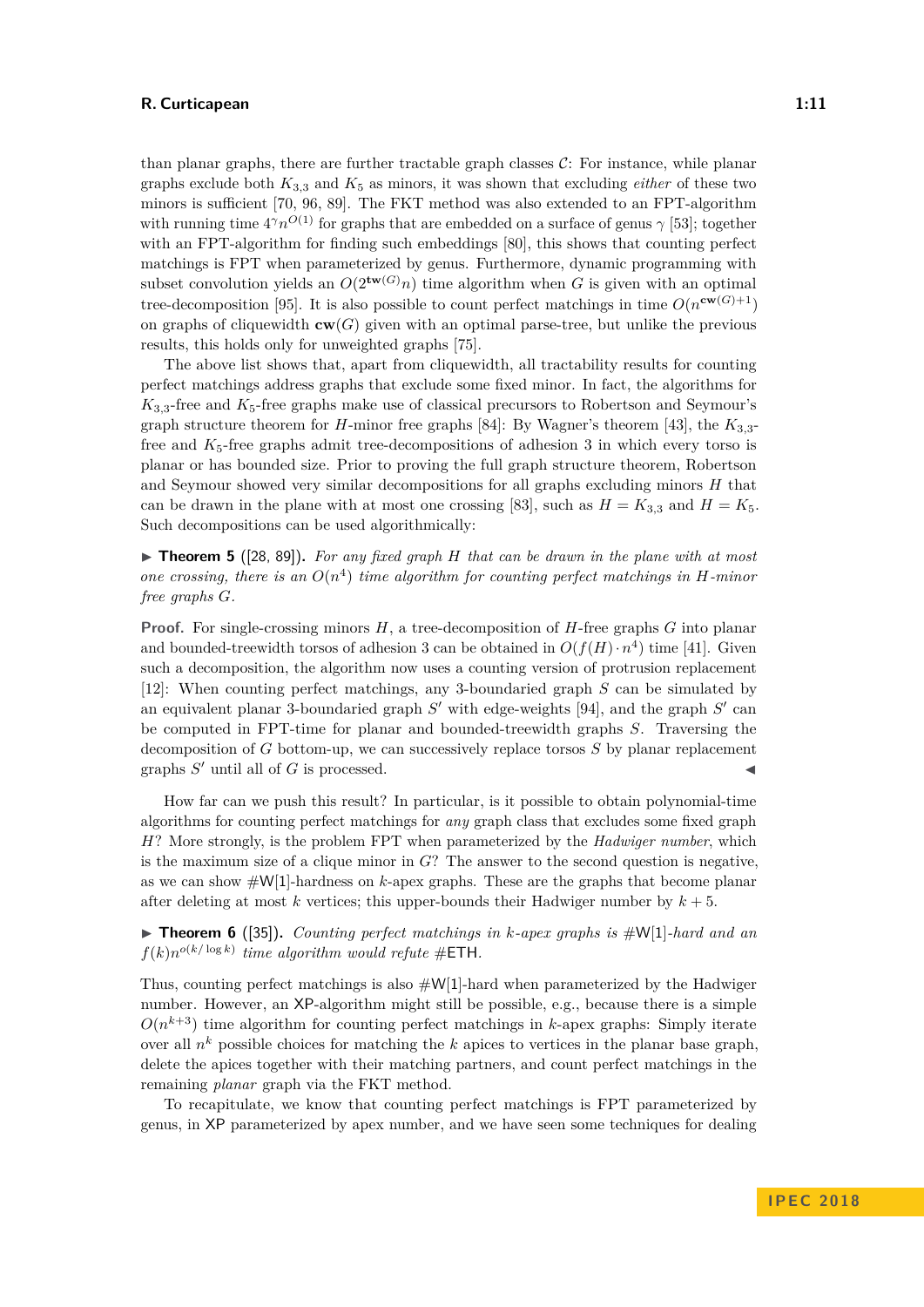### **1:12 Counting Problems in Parameterized Complexity**

with clique-sums in Theorem [5.](#page-10-0) By the graph structure theorem [\[84\]](#page-16-16), these are almost all the building blocks of *H*-minor free graphs, and thus an XP algorithm for counting perfect matchings on such graphs almost seems within reach.

Alas, we blocked out *vortices*: In general, *H*-minor free graphs allow for graphs of bounded pathwidth to be inserted at the faces of the bounded-genus parts; these structures are called vortices. It turns out that counting perfect matchings is  $\#P$ -hard even in planar graphs with one single vortex, and such graphs can be seen to exclude a constant-sized minor.

 $\triangleright$  **Theorem 7** (Unpublished work by the author with Mingji Xia). *There is a fixed graph H* such that counting perfect matchings is  $\#P$ -hard in graphs excluding  $H$ .

Thus, polynomial-time algorithms cannot be obtained for each excluded minor *H*, but it is still open to find out *which* fixed graphs *H* can be excluded for polynomial-time algorithms.

# <span id="page-11-0"></span>**3.2 Counting Hamiltonian cycles in low-pathwidth graphs**

To conclude, we briefly consider counting Hamiltonian cycles parameterized by pathwidth. The standard DP for this problem gives a running time of *O*<sup>∗</sup> (**pw***O*(**pw**) ) for counting and The standard DF for this problem gives a running time of  $O(\mathbf{p}\mathbf{w} \cdot \mathbf{w})$  for counting and decision, but celebrated improvements [\[37\]](#page-14-18) enabled  $O*(2+\sqrt{2})^{\mathbf{pw}}$  time for the decision problem and for counting modulo 2, and  $O*(\beta^{pw})$  time for counting [\[11\]](#page-12-15). The bases  $2 + \sqrt{2}$ and 6 are optimal under the strong exponential-time hypothesis SETH [\[37,](#page-14-18) [32\]](#page-13-9).

Curiously, the concrete numbers  $2 + \sqrt{2}$  and 6 can be explained through *connection matrices*. These are particularly nice objects in the intersection of linear algebra and combinatorics [\[72,](#page-16-18) [73\]](#page-16-8). Given a graph parameter *f* such as the number of Hamiltonian cycles, and  $k \in \mathbb{N}$ , the *k*-th connection matrix of *f* is an infinite matrix  $C_{f,k}$ , indexed by *k*-boundaried graphs, that describes the behavior of *f* under graph separations of size *k*. The entry  $C_{f,k}(G, H)$  for *k*-boundaried graphs  $G, H$  is defined to be  $f(G \oplus H)$ , where  $G \oplus H$  is the union of *k*-boundaried graphs *G* and *H* with matching vertices identified. Even though the matrices  $C_{f,k}$  are infinite-sized, they have finite rank for many interesting graph parameters *f*, including all MSOL-definable *f* [\[68\]](#page-15-19). It can be shown furthermore that evaluating graph parameters *f* with finite-rank connection matrices is nonuniformly FPT when parameterized by treewidth [\[73\]](#page-16-8); this gives an alternative proof of Courcelle's theorem.

Let us focus again on the connection matrix  $C_{HC,k}$  for the number of Hamiltonian cycles: Lovász [\[72\]](#page-16-18) upper-bounded the rank of  $C_{\text{HC},k}$  over  $\mathbb{Q}$  by  $k^{O(k)}$ . This bound was recently improved to  $\Theta(6^k)$  up to polynomial factors, with a matching lower bound [\[32\]](#page-13-9). It was also hiproved to  $\Theta(0)$  the to polynomial factors, with a matching lower bound [32]. It was also known before that the rank of  $C_{HC,k}$  drops to  $\Theta((2+\sqrt{2})^k)$  over the ring  $\mathbb{Z}_2$  with a matching known before that the rank of  $CHC_k$  thops to  $O((2+\sqrt{2}))$  over the ring  $\mathbb{Z}_2$  with a matching<br>lower bound [\[37\]](#page-14-18). Note that the constants 6 and  $2+\sqrt{2}$  appearing in the rank of  $C_{HC,k}$ over  $\mathbb Q$  and  $\mathbb Z_2$  are the running time bases for counting Hamiltonian cycles over these rings parameterized by pathwidth. This is a consequence of a more general statement:

<span id="page-11-1"></span>**Findmark 7** Theorem 8 ([\[32\]](#page-13-9)). Let  $\Re$  be any of the rings  $\mathbb{Q}$  or  $\mathbb{Z}_p$  for prime p. If the connection *matrix*  $C_{\text{HC},k}$  *of the number of Hamiltonian cycles has rank*  $\Omega(c^k)$  *over*  $\Re$ *, then an algorithm with running time*  $O^*((c - \epsilon)^{pw})$  *for counting Hamiltonian cycles over*  $\Re$  *refutes SETH.* 

While we do know that the rank of  $C_{\text{HC},k}$  is  $\Omega(3.97^k)$  over  $\mathbb{Z}_p$  when  $p \neq 2$ , resulting in a corresponding complexity lower bound [\[32\]](#page-13-9), algorithms faster than *O*<sup>∗</sup> (6**pw**) are not known. It is also interesting to close this gap and to investigate to what extent the proof technique in Theorem [8](#page-11-1) can be applied to study problems other than Hamiltonian cycles through their connection matrices.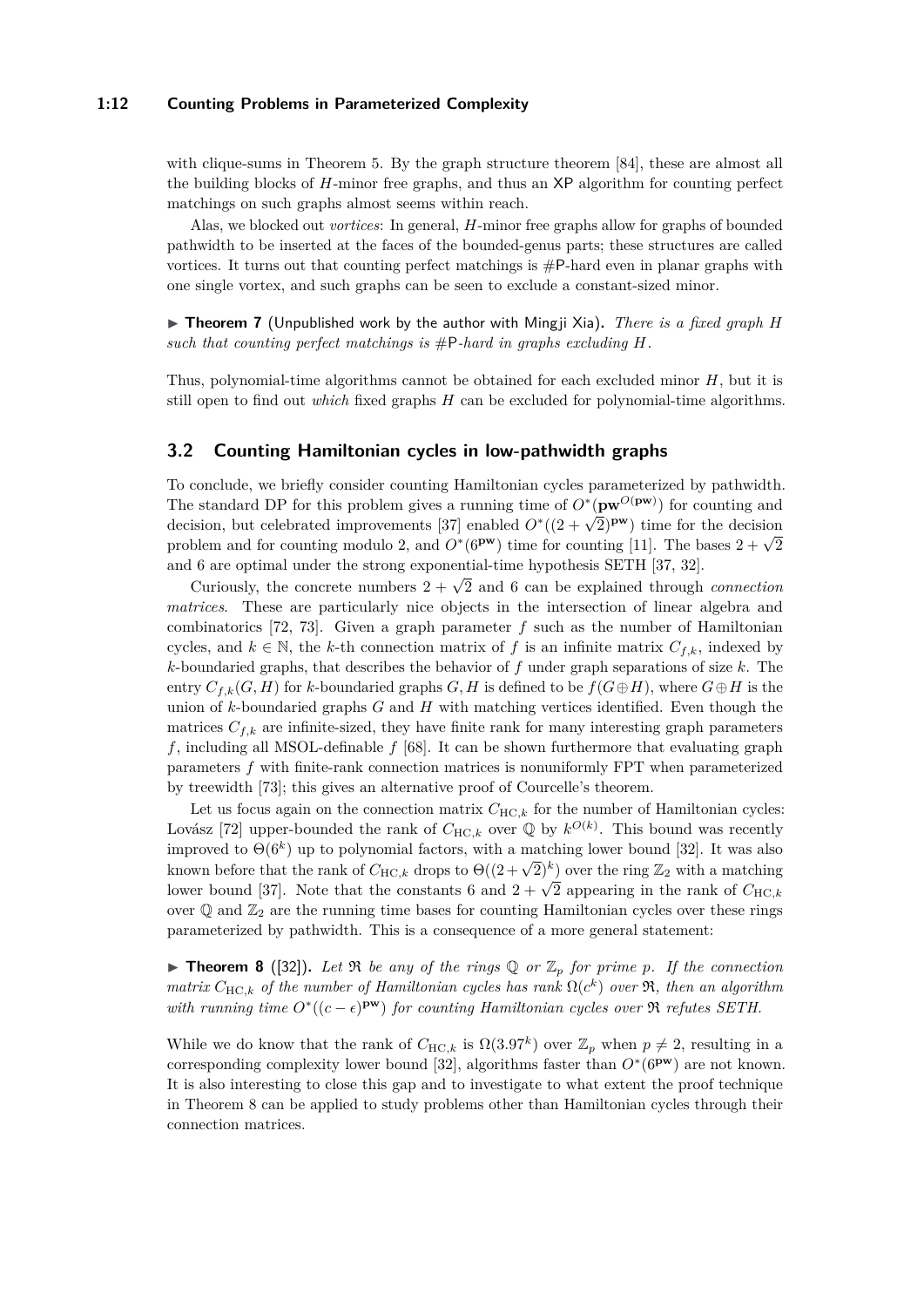## **References**

- <span id="page-12-7"></span>**1** Noga Alon, Phuong Dao, Iman Hajirasouliha, Fereydoun Hormozdiari, and S Cenk Sahinalp. Biomolecular network motif counting and discovery by color coding. *Bioinformatics*, 24(13):i241–i249, 2008. [doi:10.1093/bioinformatics/btn163](http://dx.doi.org/10.1093/bioinformatics/btn163).
- <span id="page-12-11"></span>**2** Noga Alon and Shai Gutner. Balanced Hashing, Color Coding and Approximate Counting. In *Parameterized and Exact Computation, 4th International Workshop, IWPEC 2009, Copenhagen, Denmark, September 10-11, 2009, Revised Selected Papers*, pages 1–16, 2009. [doi:10.1007/978-3-642-11269-0\\_1](http://dx.doi.org/10.1007/978-3-642-11269-0_1).
- <span id="page-12-12"></span>**3** Noga Alon and Shai Gutner. Balanced families of perfect hash functions and their applications. *ACM Trans. Algorithms*, 6(3):54:1–54:12, 2010. [doi:10.1145/1798596.1798607](http://dx.doi.org/10.1145/1798596.1798607).
- <span id="page-12-4"></span>**4** Noga Alon, Raphael Yuster, and Uri Zwick. Color-Coding. *J. ACM*, 42(4):844–856, 1995. [doi:10.1145/210332.210337](http://dx.doi.org/10.1145/210332.210337).
- <span id="page-12-10"></span>**5** Stefan Arnborg, Jens Lagergren, and Detlef Seese. Easy Problems for Tree-Decomposable Graphs. *J. Algorithms*, 12(2):308–340, 1991. [doi:10.1016/0196-6774\(91\)90006-K](http://dx.doi.org/10.1016/0196-6774(91)90006-K).
- <span id="page-12-3"></span>**6** Vikraman Arvind and Venkatesh Raman. Approximation Algorithms for Some Parameterized Counting Problems. In *Algorithms and Computation, 13th International Symposium, ISAAC 2002 Vancouver, BC, Canada, November 21-23, 2002, Proceedings*, pages 453–464, 2002. [doi:10.1007/3-540-36136-7\\_40](http://dx.doi.org/10.1007/3-540-36136-7_40).
- <span id="page-12-1"></span>**7** Andreas Björklund. Determinant Sums for Undirected Hamiltonicity. In *51th Annual IEEE Symposium on Foundations of Computer Science, FOCS 2010, October 23-26, 2010, Las Vegas, Nevada, USA*, pages 173–182, 2010. [doi:10.1109/FOCS.2010.24](http://dx.doi.org/10.1109/FOCS.2010.24).
- <span id="page-12-0"></span>**8** Andreas Björklund, Thore Husfeldt, and Mikko Koivisto. Set Partitioning via Inclusion-Exclusion. *SIAM Journal on Computing*, 39(2):546–563, 2009. [doi:10.1137/070683933](http://dx.doi.org/10.1137/070683933).
- <span id="page-12-14"></span>**9** Andreas Björklund, Petteri Kaski, and Lukasz Kowalik. Counting Thin Subgraphs via Packings Faster than Meet-in-the-Middle Time. *ACM Trans. Algorithms*, 13(4):48:1–48:26, 2017. [doi:10.1145/3125500](http://dx.doi.org/10.1145/3125500).
- <span id="page-12-5"></span>**10** Markus Bläser and Radu Curticapean. Weighted Counting of *k*-Matchings Is #W[1]- Hard. In *Parameterized and Exact Computation - 7th International Symposium, IPEC 2012, Ljubljana, Slovenia, September 12-14, 2012. Proceedings*, pages 171–181, 2012. [doi:10.1007/978-3-642-33293-7\\_17](http://dx.doi.org/10.1007/978-3-642-33293-7_17).
- <span id="page-12-15"></span>**11** Hans L. Bodlaender, Marek Cygan, Stefan Kratsch, and Jesper Nederlof. Deterministic single exponential time algorithms for connectivity problems parameterized by treewidth. *Inf. Comput.*, 243:86–111, 2015. [doi:10.1016/j.ic.2014.12.008](http://dx.doi.org/10.1016/j.ic.2014.12.008).
- <span id="page-12-13"></span>**12** Hans L. Bodlaender, Fedor V. Fomin, Daniel Lokshtanov, Eelko Penninkx, Saket Saurabh, and Dimitrios M. Thilikos. (Meta) Kernelization. *J. ACM*, 63(5):44:1–44:69, 2016. [doi:](http://dx.doi.org/10.1145/2973749) [10.1145/2973749](http://dx.doi.org/10.1145/2973749).
- <span id="page-12-8"></span>**13** Cornelius Brand, Holger Dell, and Thore Husfeldt. Extensor-coding. In *Proceedings of the 50th Annual ACM SIGACT Symposium on Theory of Computing, STOC 2018, Los Angeles, CA, USA, June 25-29, 2018*, pages 151–164, 2018. [doi:10.1145/3188745.3188902](http://dx.doi.org/10.1145/3188745.3188902).
- <span id="page-12-9"></span>**14** Cornelius Brand, Holger Dell, and Marc Roth. Fine-Grained Dichotomies for the Tutte Plane and Boolean #CSP. In *11th International Symposium on Parameterized and Exact Computation, IPEC 2016, August 24-26, 2016, Aarhus, Denmark*, pages 9:1–9:14, 2016. [doi:10.4230/LIPIcs.IPEC.2016.9](http://dx.doi.org/10.4230/LIPIcs.IPEC.2016.9).
- <span id="page-12-6"></span>**15** Cornelius Brand and Marc Roth. Parameterized Counting of Trees, Forests and Matroid Bases. In *Computer Science - Theory and Applications - 12th International Computer Science Symposium in Russia, CSR 2017, Kazan, Russia, June 8-12, 2017, Proceedings*, pages 85–98, 2017. [doi:10.1007/978-3-319-58747-9\\_10](http://dx.doi.org/10.1007/978-3-319-58747-9_10).
- <span id="page-12-2"></span>**16** Andrei Bulatov and Martin Grohe. The complexity of partition functions. *Theoretical Computer Science*, 348(2):148–186, 2005. [doi:10.1016/j.tcs.2005.09.011](http://dx.doi.org/10.1016/j.tcs.2005.09.011).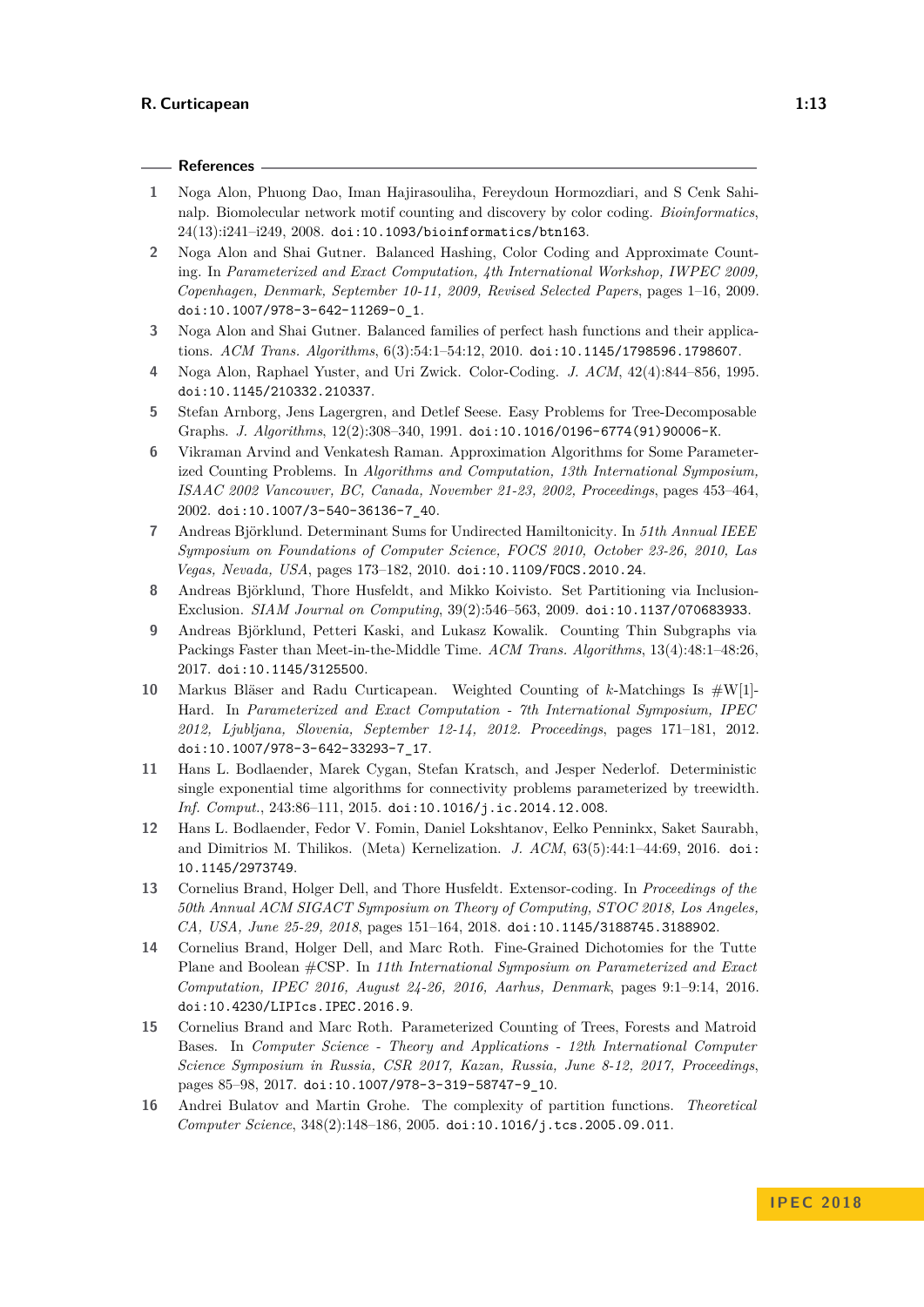# **1:14 Counting Problems in Parameterized Complexity**

- <span id="page-13-2"></span>**17** Andrei A. Bulatov. The complexity of the counting constraint satisfaction problem. *J. ACM*, 60(5):34, 2013. [doi:10.1145/2528400](http://dx.doi.org/10.1145/2528400).
- <span id="page-13-3"></span>**18** Andrei A. Bulatov. A Dichotomy Theorem for Nonuniform CSPs. In *58th IEEE Annual Symposium on Foundations of Computer Science, FOCS 2017, Berkeley, CA, USA, October 15-17, 2017*, pages 319–330, 2017. [doi:10.1109/FOCS.2017.37](http://dx.doi.org/10.1109/FOCS.2017.37).
- <span id="page-13-1"></span>**19** Jin-Yi Cai and Xi Chen. Complexity of Counting CSP with Complex Weights. *J. ACM*, 64(3):19:1–19:39, 2017. [doi:10.1145/2822891](http://dx.doi.org/10.1145/2822891).
- <span id="page-13-4"></span>**20** Jin-yi Cai and Pinyan Lu. Holographic algorithms: From art to science. *J. Comput. Syst. Sci.*, 77(1):41–61, 2011. [doi:10.1016/j.jcss.2010.06.005](http://dx.doi.org/10.1016/j.jcss.2010.06.005).
- <span id="page-13-0"></span>**21** Jin-yi Cai, Pinyan Lu, and Mingji Xia. Computational Complexity of Holant Problems. *SIAM J. Comput.*, 40(4):1101–1132, 2011. [doi:10.1137/100814585](http://dx.doi.org/10.1137/100814585).
- <span id="page-13-13"></span>**22** Hubie Chen and Stefan Mengel. Counting Answers to Existential Positive Queries: A Complexity Classification. In *Proceedings of the 35th ACM SIGMOD-SIGACT-SIGAI Symposium on Principles of Database Systems, PODS 2016, San Francisco, CA, USA, June 26 - July 01, 2016*, pages 315–326, 2016. [doi:10.1145/2902251.2902279](http://dx.doi.org/10.1145/2902251.2902279).
- <span id="page-13-15"></span>**23** Jianer Chen, Benny Chor, Mike Fellows, Xiuzhen Huang, David W. Juedes, Iyad A. Kanj, and Ge Xia. Tight lower bounds for certain parameterized NP-hard problems. *Information and Computation*, 201(2):216–231, 2005. [doi:10.1016/j.ic.2005.05.001](http://dx.doi.org/10.1016/j.ic.2005.05.001).
- <span id="page-13-5"></span>**24** Xi Chen, Martin E. Dyer, Leslie Ann Goldberg, Mark Jerrum, Pinyan Lu, Colin McQuillan, and David Richerby. The complexity of approximating conservative counting CSPs. *J. Comput. Syst. Sci.*, 81(1):311–329, 2015. [doi:10.1016/j.jcss.2014.06.006](http://dx.doi.org/10.1016/j.jcss.2014.06.006).
- <span id="page-13-12"></span>**25** Yijia Chen, Marc Thurley, and Mark Weyer. Understanding the Complexity of Induced Subgraph Isomorphisms. In *Automata, Languages and Programming, 35th International Colloquium, ICALP 2008, Reykjavik, Iceland, July 7-11, 2008, Proceedings, Part I: Tack A: Algorithms, Automata, Complexity, and Games*, pages 587–596, 2008. [doi:10.1007/](http://dx.doi.org/10.1007/978-3-540-70575-8_48) [978-3-540-70575-8\\_48](http://dx.doi.org/10.1007/978-3-540-70575-8_48).
- <span id="page-13-11"></span>**26** Bruno Courcelle, Johann A. Makowsky, and Udi Rotics. On the fixed parameter complexity of graph enumeration problems definable in monadic second-order logic. *Discrete Applied Mathematics*, 108(1-2):23–52, 2001. [doi:10.1016/S0166-218X\(00\)00221-3](http://dx.doi.org/10.1016/S0166-218X(00)00221-3).
- <span id="page-13-6"></span>**27** Radu Curticapean. Counting Matchings of Size *k* Is #W[1]-Hard. In *Automata, Languages, and Programming - 40th International Colloquium, ICALP 2013, Riga, Latvia, July 8-12, 2013, Proceedings, Part I*, pages 352–363, 2013. [doi:10.1007/978-3-642-39206-1\\_30](http://dx.doi.org/10.1007/978-3-642-39206-1_30).
- <span id="page-13-8"></span>**28** Radu Curticapean. Counting perfect matchings in graphs that exclude a single-crossing minor. *CoRR*, abs/1406.4056, 2014. URL: <http://arxiv.org/abs/1406.4056>, [arXiv:](http://arxiv.org/abs/1406.4056) [1406.4056](http://arxiv.org/abs/1406.4056).
- <span id="page-13-10"></span>**29** Radu Curticapean. Block interpolation: A framework for tight exponential-time counting complexity. *Inf. Comput.*, 261(Part):265–280, 2018. [doi:10.1016/j.ic.2018.02.008](http://dx.doi.org/10.1016/j.ic.2018.02.008).
- <span id="page-13-14"></span>**30** Radu Curticapean, Holger Dell, and Dániel Marx. Homomorphisms are a good basis for counting small subgraphs. In *Proceedings of the 49th Annual ACM SIGACT Symposium on Theory of Computing, STOC 2017, Montreal, QC, Canada, June 19-23, 2017*, pages 210–223, 2017. [doi:10.1145/3055399.3055502](http://dx.doi.org/10.1145/3055399.3055502).
- <span id="page-13-7"></span>**31** Radu Curticapean, Holger Dell, and Marc Roth. Counting Edge-Injective Homomorphisms and Matchings on Restricted Graph Classes. In *34th Symposium on Theoretical Aspects of Computer Science, STACS 2017, March 8-11, 2017, Hannover, Germany*, pages 25:1–25:15, 2017. [doi:10.4230/LIPIcs.STACS.2017.25](http://dx.doi.org/10.4230/LIPIcs.STACS.2017.25).
- <span id="page-13-9"></span>**32** Radu Curticapean, Nathan Lindzey, and Jesper Nederlof. A Tight Lower Bound for Counting Hamiltonian Cycles via Matrix Rank. In *Proceedings of the Twenty-Ninth Annual ACM-SIAM Symposium on Discrete Algorithms, SODA 2018, New Orleans, LA, USA, January 7-10, 2018*, pages 1080–1099, 2018. [doi:10.1137/1.9781611975031.70](http://dx.doi.org/10.1137/1.9781611975031.70).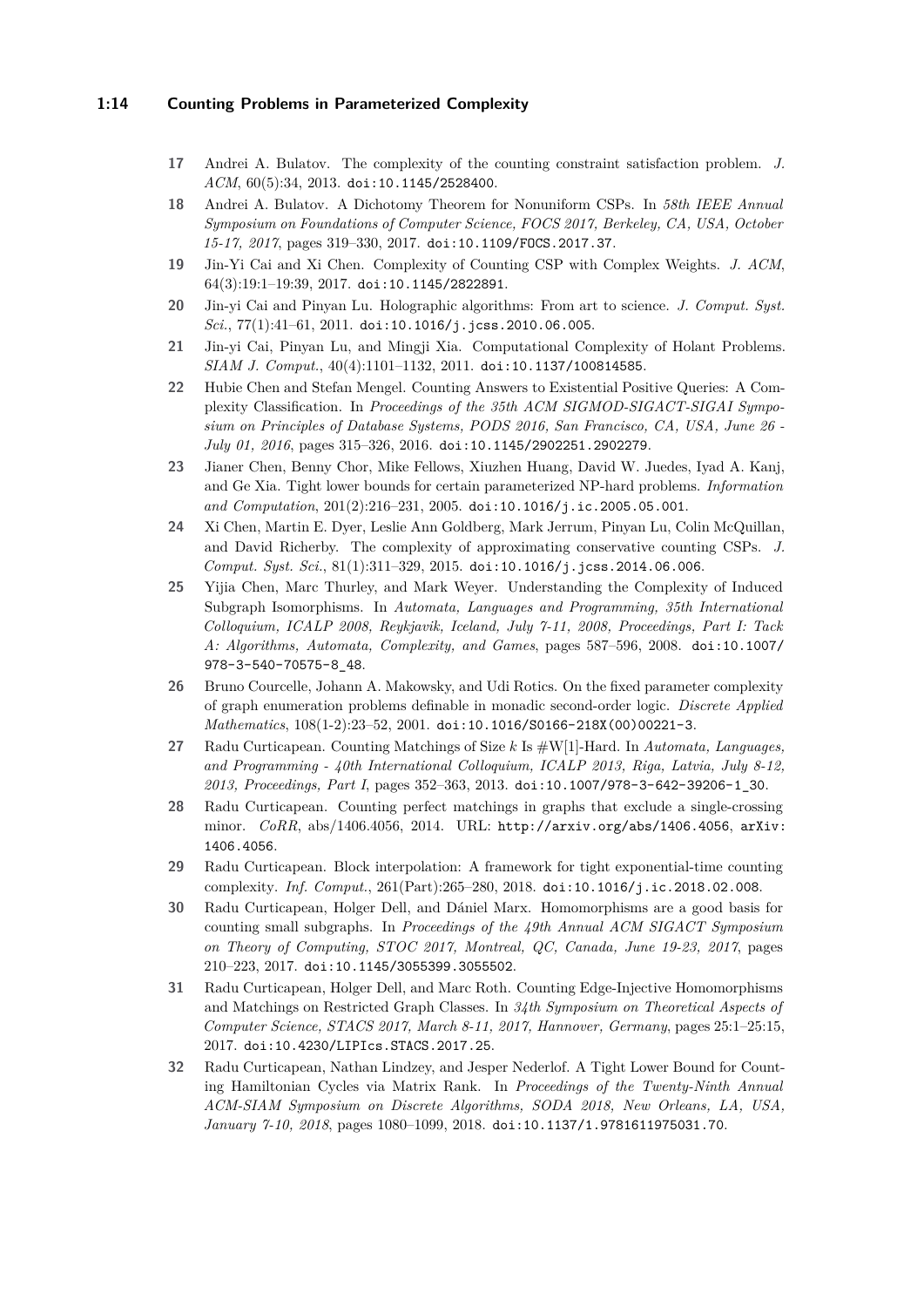- <span id="page-14-9"></span>**33** Radu Curticapean and Dániel Marx. Complexity of Counting Subgraphs: Only the Boundedness of the Vertex-Cover Number Counts. In *55th IEEE Annual Symposium on Foundations of Computer Science, FOCS 2014, Philadelphia, PA, USA, October 18-21, 2014*, pages 130–139, 2014. [doi:10.1109/FOCS.2014.22](http://dx.doi.org/10.1109/FOCS.2014.22).
- <span id="page-14-11"></span>**34** Radu Curticapean and Dániel Marx. Tight conditional lower bounds for counting perfect matchings on graphs of bounded treewidth, cliquewidth, and genus. In *Proceedings of the Twenty-Seventh Annual ACM-SIAM Symposium on Discrete Algorithms, SODA 2016, Arlington, VA, USA, January 10-12, 2016*, pages 1650–1669, 2016. [doi:10.1137/1.](http://dx.doi.org/10.1137/1.9781611974331.ch113) [9781611974331.ch113](http://dx.doi.org/10.1137/1.9781611974331.ch113).
- <span id="page-14-10"></span>**35** Radu Curticapean and Mingji Xia. Parameterizing the Permanent: Genus, Apices, Minors, Evaluation Mod 2k. In *IEEE 56th Annual Symposium on Foundations of Computer Science, FOCS 2015, Berkeley, CA, USA, 17-20 October, 2015*, pages 994–1009, 2015. [doi:10.](http://dx.doi.org/10.1109/FOCS.2015.65) [1109/FOCS.2015.65](http://dx.doi.org/10.1109/FOCS.2015.65).
- <span id="page-14-8"></span>**36** Marek Cygan, Fedor V. Fomin, Lukasz Kowalik, Daniel Lokshtanov, Dániel Marx, Marcin Pilipczuk, Michal Pilipczuk, and Saket Saurabh. *Parameterized Algorithms*. Springer, 2015. [doi:10.1007/978-3-319-21275-3](http://dx.doi.org/10.1007/978-3-319-21275-3).
- <span id="page-14-18"></span>**37** Marek Cygan, Stefan Kratsch, and Jesper Nederlof. Fast Hamiltonicity Checking Via Bases of Perfect Matchings. *J. ACM*, 65(3):12:1–12:46, 2018. [doi:10.1145/3148227](http://dx.doi.org/10.1145/3148227).
- <span id="page-14-3"></span>**38** Paul Dagum and Michael Luby. Approximating the Permanent of Graphs with Large Factors. *Theoretical Computer Science*, 102(2):283–305, 1992. [doi:10.1016/0304-3975\(92\)](http://dx.doi.org/10.1016/0304-3975(92)90234-7) [90234-7](http://dx.doi.org/10.1016/0304-3975(92)90234-7).
- <span id="page-14-15"></span>**39** Víctor Dalmau and Peter Jonsson. The complexity of counting homomorphisms seen from the other side. *Theoretical Computer Science*, 329(1-3):315–323, 2004. [doi:10.1016/j.](http://dx.doi.org/10.1016/j.tcs.2004.08.008) [tcs.2004.08.008](http://dx.doi.org/10.1016/j.tcs.2004.08.008).
- <span id="page-14-5"></span>**40** Holger Dell, Thore Husfeldt, Dániel Marx, Nina Taslaman, and Martin Wahlen. Exponential Time Complexity of the Permanent and the Tutte Polynomial. *ACM Transactions on Algorithms*, 10(4):21, 2014. [doi:10.1145/2635812](http://dx.doi.org/10.1145/2635812).
- <span id="page-14-17"></span>**41** E. Demaine, M. Hajiaghayi, and D. Thilikos. Exponential Speedup of Fixed-Parameter Algorithms for Classes of Graphs Excluding Single-Crossing Graphs as Minors. *Algorithmica*,  $41(4):245-267, 2005.$ [doi:10.1007/s00453-004-1125-y](http://dx.doi.org/10.1007/s00453-004-1125-y).
- <span id="page-14-13"></span>**42** Erik D. Demaine and MohammadTaghi Hajiaghayi. The Bidimensionality Theory and Its Algorithmic Applications. *Comput. J.*, 51(3):292–302, 2008. [doi:10.1093/comjnl/bxm033](http://dx.doi.org/10.1093/comjnl/bxm033).
- <span id="page-14-16"></span>**43** Reinhard Diestel. *Graph Theory, 4th Edition*, volume 173 of *Graduate texts in mathematics*. Springer, 2012.
- <span id="page-14-6"></span>**44** Rodney G. Downey and Michael R. Fellows. *Parameterized Complexity*. Monographs in Computer Science. Springer, 1999. [doi:10.1007/978-1-4612-0515-9](http://dx.doi.org/10.1007/978-1-4612-0515-9).
- <span id="page-14-1"></span>**45** Martin Dyer, Leslie Ann Goldberg, and Mike Paterson. On counting homomorphisms to directed acyclic graphs. *J. ACM*, 54, December 2007. [doi:10.1145/1314690.1314691](http://dx.doi.org/10.1145/1314690.1314691).
- <span id="page-14-0"></span>**46** Martin E. Dyer and Catherine S. Greenhill. The complexity of counting graph homomorphisms. *Random Struct. Algorithms*, 17(3-4):260–289, 2000. [doi:10.1002/](http://dx.doi.org/10.1002/1098-2418(200010/12)17:3/4%3C260::AID-RSA5%3E3.0.CO;2-W) [1098-2418\(200010/12\)17:3/4\%3C260::AID-RSA5\%3E3.0.CO;2-W](http://dx.doi.org/10.1002/1098-2418(200010/12)17:3/4%3C260::AID-RSA5%3E3.0.CO;2-W).
- <span id="page-14-2"></span>**47** Martin E. Dyer and David Richerby. An Effective Dichotomy for the Counting Constraint Satisfaction Problem. *SIAM J. Comput.*, 42(3):1245–1274, 2013. [doi:10.1137/100811258](http://dx.doi.org/10.1137/100811258).
- <span id="page-14-4"></span>**48** Jörg Flum and Martin Grohe. The parameterized complexity of counting problems. *SIAM Journal on Computing*, 33(4):892–922, 2004. [doi:10.1137/S0097539703427203](http://dx.doi.org/10.1137/S0097539703427203).
- <span id="page-14-7"></span>**49** Jörg Flum and Martin Grohe. *Parameterized Complexity Theory*. Springer, 2006.
- <span id="page-14-14"></span>**50** Fedor V. Fomin, Erik D. Demaine, and Mohammad Taghi Hajiaghayi. Bidimensionality. In *Encyclopedia of Algorithms*. Springer, 2015. [doi:10.1007/978-3-642-27848-8\\_47-2](http://dx.doi.org/10.1007/978-3-642-27848-8_47-2).
- <span id="page-14-12"></span>**51** Fedor V. Fomin and Dieter Kratsch. *Subset Convolution*, pages 125–139. Springer Berlin Heidelberg, Berlin, Heidelberg, 2010. [doi:10.1007/978-3-642-16533-7\\_7](http://dx.doi.org/10.1007/978-3-642-16533-7_7).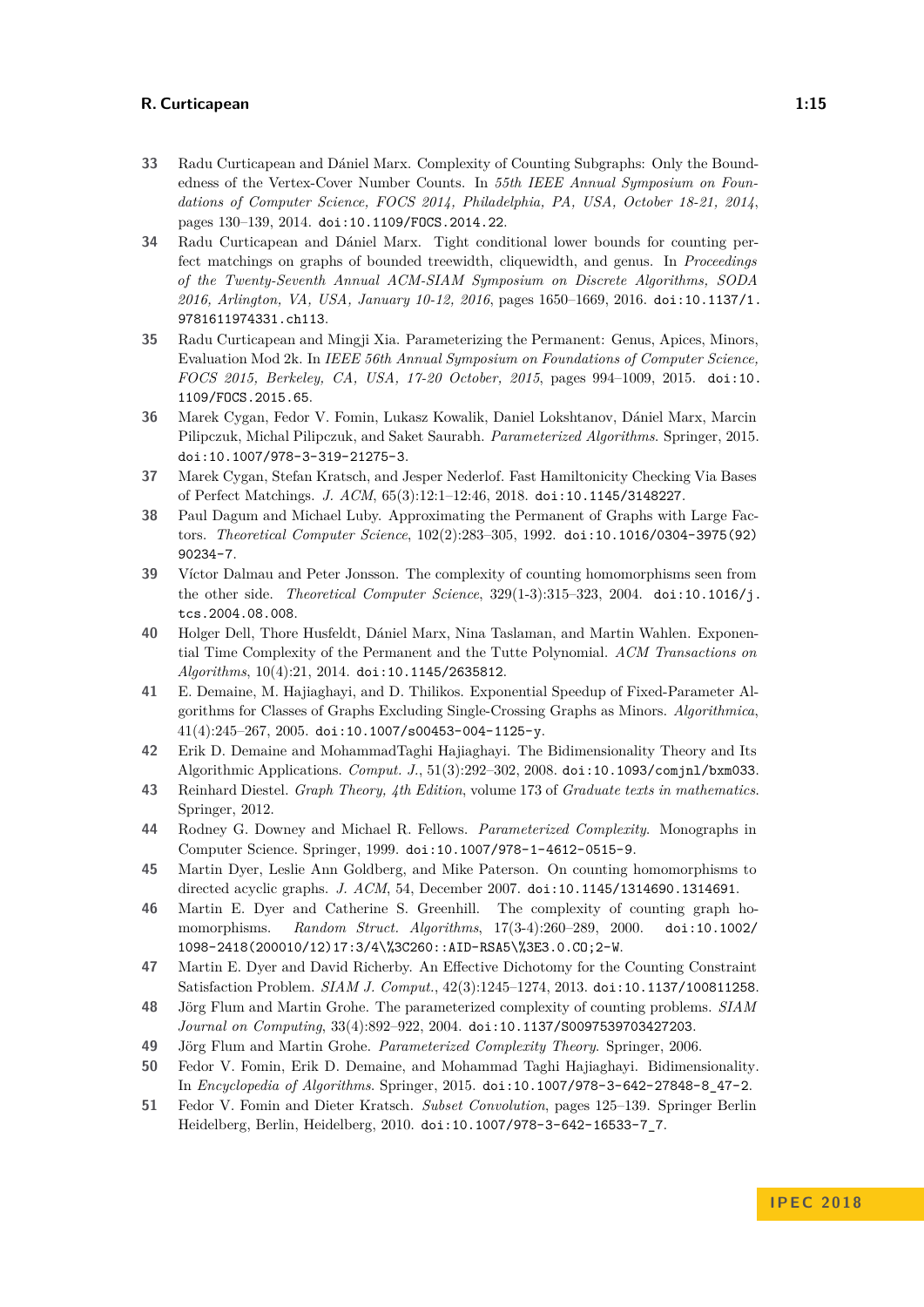# **1:16 Counting Problems in Parameterized Complexity**

- <span id="page-15-14"></span>**52** Markus Frick. Generalized Model-Checking over Locally Tree-Decomposable Classes. *Theory Comput. Syst.*, 37(1):157–191, 2004. [doi:10.1007/s00224-003-1111-9](http://dx.doi.org/10.1007/s00224-003-1111-9).
- <span id="page-15-18"></span>**53** Anna Galluccio and Martin Loebl. On the Theory of Pfaffian Orientations. I. Perfect Matchings and Permanents. *Electronic Journal of Combinatorics*, 6, 1998.
- <span id="page-15-6"></span>**54** Leslie Ann Goldberg and Mark Jerrum. Approximating the Tutte polynomial of a binary matroid and other related combinatorial polynomials. *J. Comput. Syst. Sci.*, 79(1):68–78, 2013. [doi:10.1016/j.jcss.2012.04.005](http://dx.doi.org/10.1016/j.jcss.2012.04.005).
- <span id="page-15-7"></span>**55** Leslie Ann Goldberg and Mark Jerrum. The Complexity of Approximately Counting Tree Homomorphisms. *TOCT*, 6(2):8, 2014. [doi:10.1145/2600917](http://dx.doi.org/10.1145/2600917).
- <span id="page-15-0"></span>**56** Mark S. Granovetter. The Strength of Weak Ties. *American Journal of Sociology*, 78(6):1360–1380, 1973.
- <span id="page-15-4"></span>**57** Thore Husfeldt. Invitation to Algorithmic Uses of Inclusion-Exclusion. In *Automata, Languages and Programming - 38th International Colloquium, ICALP 2011, Zurich, Switzerland, July 4-8, 2011, Proceedings, Part II*, pages 42–59, 2011. [doi:10.1007/](http://dx.doi.org/10.1007/978-3-642-22012-8_3) [978-3-642-22012-8\\_3](http://dx.doi.org/10.1007/978-3-642-22012-8_3).
- <span id="page-15-13"></span>**58** Russell Impagliazzo, Ramamohan Paturi, and Francis Zane. Which problems have strongly exponential complexity? *J. Comput. System Sci.*, 63(4):512–530, 2001.
- <span id="page-15-1"></span>**59** A. Isihara. *Statistical physics*. Academic Press, 1971.
- <span id="page-15-9"></span>**60** M. Jerrum, A. Sinclair, and E. Vigoda. A polynomial-time approximation algorithm for the permanent of a matrix with nonnegative entries. *J. ACM*, 51(4):671–697, 2004. [doi:](http://dx.doi.org/10.1145/1008731.1008738) [10.1145/1008731.1008738](http://dx.doi.org/10.1145/1008731.1008738).
- <span id="page-15-11"></span>**61** Mark Jerrum and Kitty Meeks. Some hard families of parameterized counting problems. *ACM Transactions on Computation Theory*, 7(3):11, 2015. [doi:10.1145/2786017](http://dx.doi.org/10.1145/2786017).
- <span id="page-15-12"></span>**62** Mark Jerrum and Kitty Meeks. The parameterised complexity of counting connected subgraphs and graph motifs. *J. Comput. Syst. Sci.*, 81(4):702–716, 2015. [doi:10.1016/j.](http://dx.doi.org/10.1016/j.jcss.2014.11.015) [jcss.2014.11.015](http://dx.doi.org/10.1016/j.jcss.2014.11.015).
- <span id="page-15-10"></span>**63** Mark Jerrum and Kitty Meeks. The parameterised complexity of counting even and odd induced subgraphs. *Combinatorica*, pages 1–26, 2016. [doi:10.1007/s00493-016-3338-5](http://dx.doi.org/10.1007/s00493-016-3338-5).
- <span id="page-15-8"></span>**64** Mark Jerrum and Alistair Sinclair. Polynomial-time approximation algorithms for the Ising model. *SIAM Journal on Computing*, 22(5):1087–1116, 1993. [doi:10.1137/0222066](http://dx.doi.org/10.1137/0222066).
- <span id="page-15-2"></span>**65** Pieter W. Kasteleyn. The statistics of dimers on a lattice: I. The number of dimer arrangements on a quadratic lattice. *Physica*, 27(12):1209–1225, 1961. [doi:10.1016/](http://dx.doi.org/10.1016/0031-8914(61)90063-5) [0031-8914\(61\)90063-5](http://dx.doi.org/10.1016/0031-8914(61)90063-5).
- <span id="page-15-3"></span>**66** Pieter W. Kasteleyn. Graph Theory and Crystal Physics. In *Graph Theory and Theoretical Physics*, pages 43–110. Academic Press, 1967.
- <span id="page-15-5"></span>**67** Gustav Kirchhoff. Über die Auflösung der Gleichungen, auf welche man bei der Untersuchung der linearen Vertheilung galvanischer Ströme geführt wird. *Annalen der Physik und Chemie*, LXXIL(12), 1847.
- <span id="page-15-19"></span>**68** Tomer Kotek and Johann A. Makowsky. Connection Matrices and the Definability of Graph Parameters. *Logical Methods in Computer Science*, 10(4), 2014. [doi:10.2168/LMCS-10\(4:](http://dx.doi.org/10.2168/LMCS-10(4:1)2014) [1\)2014](http://dx.doi.org/10.2168/LMCS-10(4:1)2014).
- <span id="page-15-15"></span>**69** Miroslaw Kowaluk, Andrzej Lingas, and Eva-Marta Lundell. Counting and Detecting Small Subgraphs via Equations. *SIAM J. Discrete Math.*, 27(2):892–909, 2013. [doi:10.1137/](http://dx.doi.org/10.1137/110859798) [110859798](http://dx.doi.org/10.1137/110859798).
- <span id="page-15-17"></span>**70** Charles Little. An Extension of Kasteleyn's method of enumerating the 1-factors of planar graphs. In *Combinatorial Mathematics*, LNCS, pages 63–72. Springer, 1974. [doi:10.1007/](http://dx.doi.org/10.1007/BFb0057377) [BFb0057377](http://dx.doi.org/10.1007/BFb0057377).
- <span id="page-15-16"></span>**71** László Lovász. Operations with structures. *Acta Mathematica Hungarica*, 18(3-4):321–328, 1967.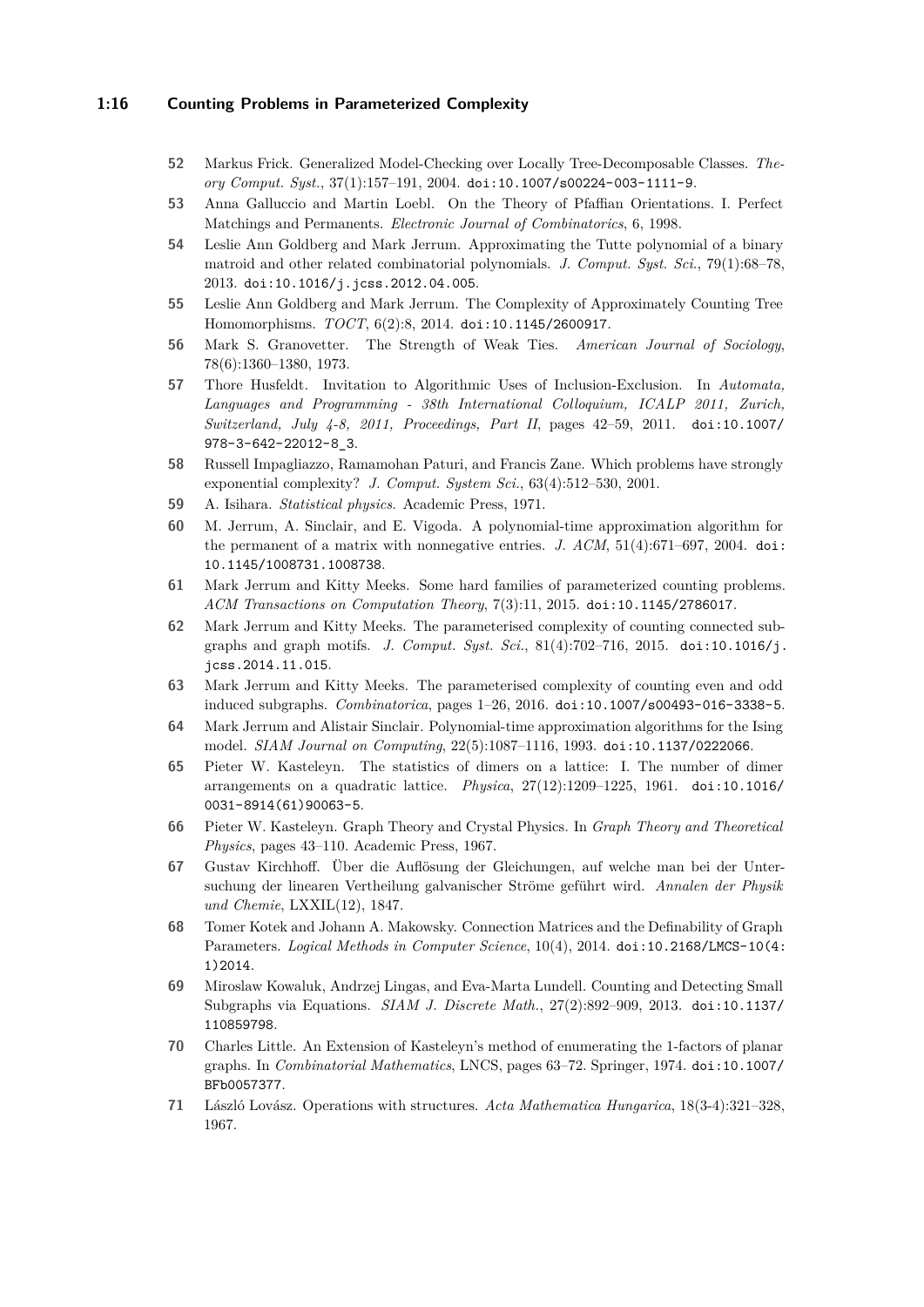- <span id="page-16-18"></span>**72** László Lovász. The rank of connection matrices and the dimension of graph algebras. *Eur. J. Comb.*, 27(6):962–970, 2006. [doi:10.1016/j.ejc.2005.04.012](http://dx.doi.org/10.1016/j.ejc.2005.04.012).
- <span id="page-16-8"></span>**73** László Lovász. *Large networks and graph limits*, volume 60. American Mathematical Society Providence, 2012.
- <span id="page-16-7"></span>**74** Johann A. Makowsky. Algorithmic uses of the Feferman-Vaught Theorem. *Annals of Pure and Applied Logic*, 126(1-3):159–213, 2004. Provinces of logic determined. Essays in the memory of Alfred Tarski. Parts I, II and III. [doi:10.1016/j.apal.2003.11.002](http://dx.doi.org/10.1016/j.apal.2003.11.002).
- <span id="page-16-15"></span>**75** Johann A. Makowsky, Udi Rotics, Ilya Averbouch, and Benny Godlin. Computing Graph Polynomials on Graphs of Bounded Clique-Width. In *Graph-Theoretic Concepts in Computer Science, 32nd International Workshop, WG 2006, Bergen, Norway, June 22-24, 2006, Revised Papers*, pages 191–204, 2006. [doi:10.1007/11917496\\_18](http://dx.doi.org/10.1007/11917496_18).
- <span id="page-16-10"></span>**76** Dániel Marx. Can You Beat Treewidth? *Theory of Computing*, 6(1):85–112, 2010. [doi:](http://dx.doi.org/10.4086/toc.2010.v006a005) [10.4086/toc.2010.v006a005](http://dx.doi.org/10.4086/toc.2010.v006a005).
- <span id="page-16-2"></span>**77** Catherine McCartin. Parameterized counting problems. *Ann. Pure Appl. Logic*, 138(1- 3):147–182, 2006. [doi:10.1016/j.apal.2005.06.010](http://dx.doi.org/10.1016/j.apal.2005.06.010).
- <span id="page-16-4"></span>**78** Kitty Meeks. The challenges of unbounded treewidth in parameterised subgraph counting problems. *Discrete Applied Mathematics*, 198:170–194, 2016. [doi:10.1016/j.dam.2015.](http://dx.doi.org/10.1016/j.dam.2015.06.019) [06.019](http://dx.doi.org/10.1016/j.dam.2015.06.019).
- <span id="page-16-0"></span>**79** Ron Milo, Shai Shen-Orr, Shalev Itzkovitz, Nadav Kashtan, Dmitri Chklovskii, and Uri Alon. Network motifs: Simple building blocks of complex networks. *Science*, 298(5594):824– 827, 2002. [doi:10.1126/science.298.5594.824](http://dx.doi.org/10.1126/science.298.5594.824).
- <span id="page-16-14"></span>**80** Bojan Mohar. A Linear Time Algorithm for Embedding Graphs in an Arbitrary Surface. *SIAM J. Discrete Math.*, 12(1):6–26, 1999. URL: [http://epubs.siam.org/sam-bin/dbq/](http://epubs.siam.org/sam-bin/dbq/article/29248) [article/29248](http://epubs.siam.org/sam-bin/dbq/article/29248).
- <span id="page-16-9"></span>**81** Jaroslav Nešetřil and Svatopluk Poljak. On the complexity of the subgraph problem. *Commentationes Mathematicae Universitatis Carolinae*, 26(2):415–419, 1985.
- <span id="page-16-3"></span>**82** Rolf Niedermeier. *Invitation to fixed-parameter algorithms*, volume 31 of *Oxford Lecture Series in Mathematics and its Applications*. Oxford University Press, Oxford, 2006.
- <span id="page-16-17"></span>**83** Neil Robertson and Paul D. Seymour. Excluding a graph with one crossing. In *Proceedings of the AMS-IMS-SIAM Joint Summer Research Conference on Graph Minors, Held June 22 to July 5, 1991*, pages 669–675, 1993.
- <span id="page-16-16"></span>**84** Neil Robertson and Paul D. Seymour. Graph Minors. XVI. Excluding a non-planar graph. *J. Comb. Theory, Ser. B*, 89(1):43–76, 2003. [doi:10.1016/S0095-8956\(03\)00042-X](http://dx.doi.org/10.1016/S0095-8956(03)00042-X).
- <span id="page-16-5"></span>**85** Marc Roth. Counting Restricted Homomorphisms via Möbius Inversion over Matroid Lattices. In *25th Annual European Symposium on Algorithms, ESA 2017, September 4-6, 2017, Vienna, Austria*, pages 63:1–63:14, 2017. [doi:10.4230/LIPIcs.ESA.2017.63](http://dx.doi.org/10.4230/LIPIcs.ESA.2017.63).
- <span id="page-16-6"></span>**86** Marc Roth and Johannes Schmitt. Counting Induced Subgraphs: A Topological Approach to #W[1]-hardness. *CoRR*, abs/1807.01920, 2018. [arXiv:1807.01920](http://arxiv.org/abs/1807.01920).
- <span id="page-16-12"></span>**87** Alexander D. Scott and Gregory B. Sorkin. Linear-programming design and analysis of fast algorithms for Max 2-CSP. *Discrete Optimization*, 4(3-4):260–287, 2007. [doi:10.1016/j.](http://dx.doi.org/10.1016/j.disopt.2007.08.001) [disopt.2007.08.001](http://dx.doi.org/10.1016/j.disopt.2007.08.001).
- <span id="page-16-11"></span>**88** Richard P. Stanley. *Enumerative Combinatorics*, volume 1. Cambridge University Press, second edition, 2011.
- <span id="page-16-13"></span>**89** Simon Straub, Thomas Thierauf, and Fabian Wagner. Counting the Number of Perfect Matchings in *K*5-Free Graphs. In *IEEE 29th Conference on Computational Complexity, CCC 2014, Vancouver, BC, Canada, June 11-13, 2014*, pages 66–77, 2014. [doi:10.1109/](http://dx.doi.org/10.1109/CCC.2014.15) [CCC.2014.15](http://dx.doi.org/10.1109/CCC.2014.15).
- <span id="page-16-1"></span>**90** H. N. V. Temperley and Michael E. Fisher. Dimer problem in statistical mechanics - an exact result. *Philosophical Magazine*, 6(68):1478–6435, 1961.